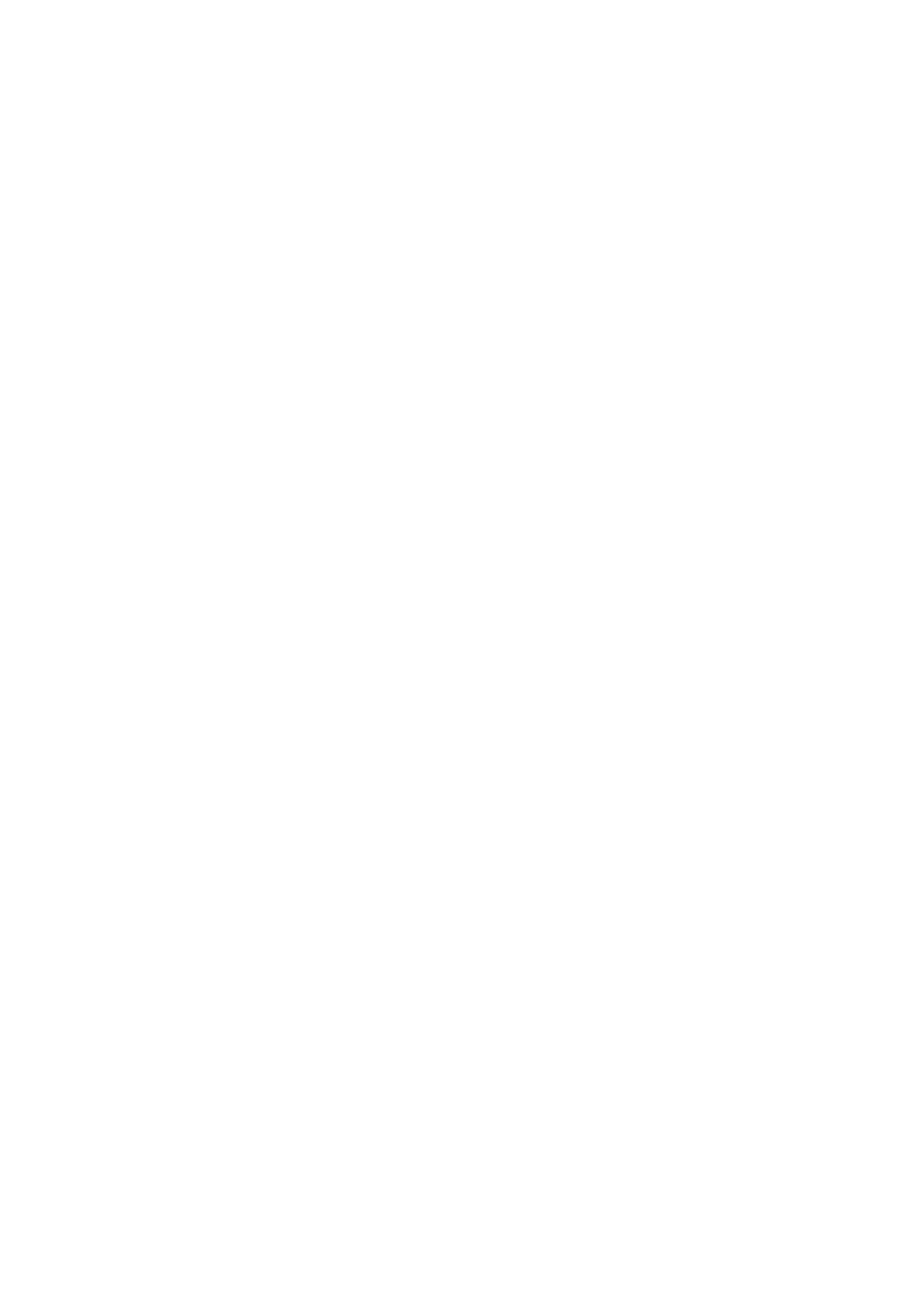

# **Executive Summary**

# **Introduction**

In January 2019, Actica Consulting Ltd was commissioned jointly by the Welsh and UK Governments to undertake a rapid, independently led Review of the arrangements for the delivery of the £1.3bn Swansea Bay City Deal<sup>1</sup> (SBCD). The Review was to provide both the Welsh and UK Government Ministers with an assessment of the deliverability of the Deal.

## **The Swansea Bay City Deal**

The Swansea Bay City Region is a critically important driver for the Welsh and UK economy. It is a region with strong urban centres complemented by a wider rural landscape and a significant coastal footprint that has created a diverse economic profile with numerous opportunities and challenges.

The City Deal aims to provide the region and its partners with the new ways of working and resources to unlock significant economic growth across the Swansea Bay City Region. Both the Welsh and UK Governments have committed jointly to invest, subject to submission and approval of full business cases for the 11 constituent projects. This investment is also subject to agreement of governance arrangements for the Deal to support and further build on the Region's strengths which include health, energy and manufacturing: underpinned by a world-class digital infrastructure, successful universities and innovative health boards. The Deal's Heads of Terms - signed on 20<sup>th</sup> March 2017 by the Welsh Government, the UK Government and all 4 Regional Local Authorities - committed the Governments to jointly fund the Deal with £241M (£125.4M from Wales and £115.6M from UK) over 15 years to achieve 9,000 new jobs and a £1.8Bn uplift in Gross Value Added. The Local Authority and local partners from the private and public centre will also contribute funding. The intention is that the total funds from all sources over the period will be of the order of £1.3Bn.

### **Review Team Findings**

The Review Team are confident that both Governments are committed to the success of the City Deal. We note also that Regional Partners are invested in delivering a portfolio of programmes in the spirit of the Heads of Terms outcomes. We are convinced that the Swansea Bay City Deal will have a positive impact on the region. We observe that within a healthy portfolio, programmes and projects will evolve and, in some cases, change radically to meet changing circumstances. Some will succeed while others may not. It is our view that as issues of expertise and authoritative independent management are addressed, the relationship between all parties will mature, increasing collaboration and resulting in a slicker process with an increased focus on the delivery of outcomes at pace. Commitment of funds in the short term is critical: both to give confidence to all parties and to ensure that the financial exposure of Local Authorities remains manageable. In the longer term the portfolio will grow stronger as the opportunities available to the City Deal are further explored.

The report makes 7 recommendations to improve the deliverability of the Deal's outcomes which are tabulated below.

-

 $^1$  Contract Award C299/2018/2019 dated 10 January 2019: Contract to commence wef 14 January 2019.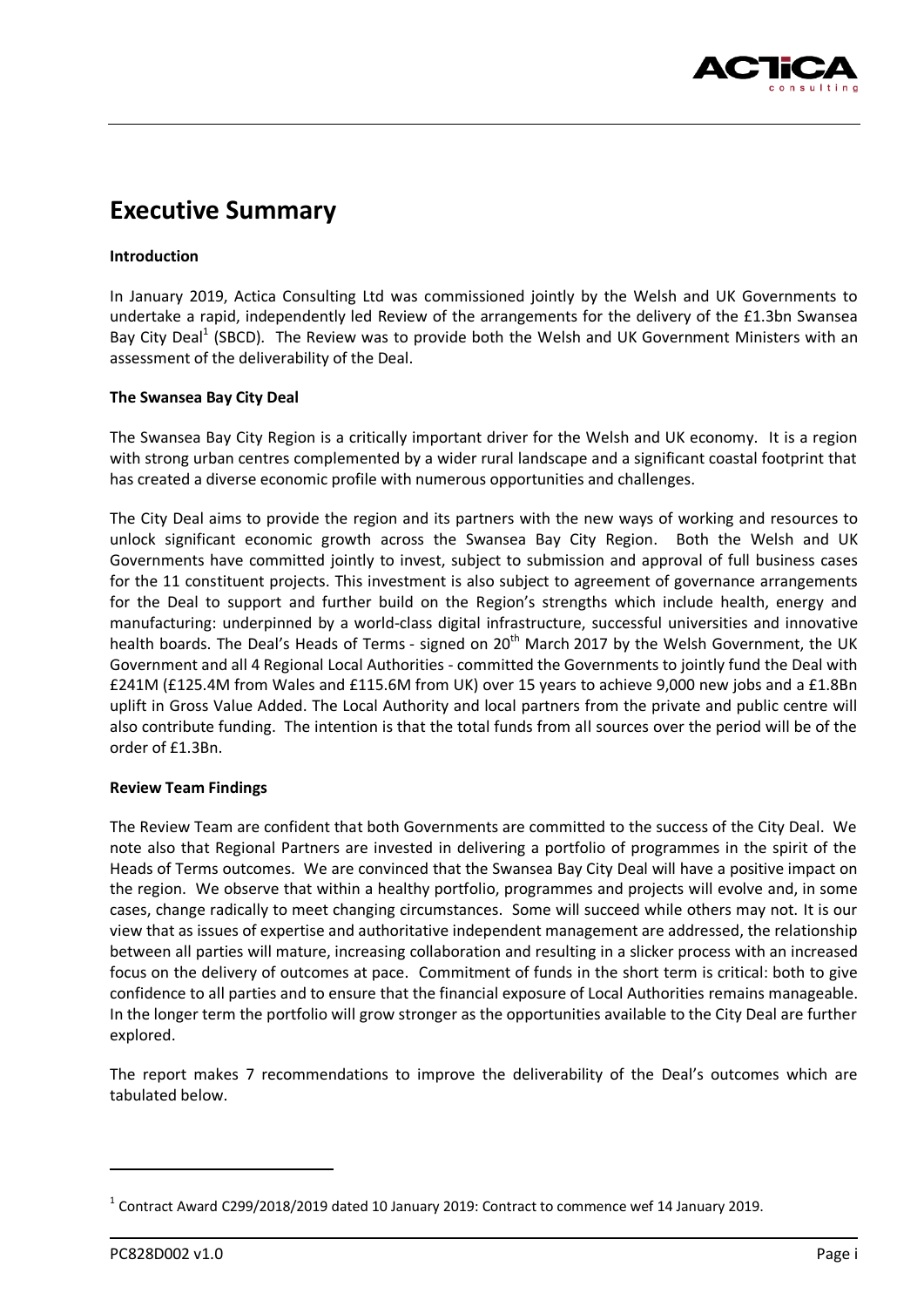

| ID             | <b>Recommendation</b>                                                                                                                                                                                                                                                                                                | <b>Urgency</b>                 |
|----------------|----------------------------------------------------------------------------------------------------------------------------------------------------------------------------------------------------------------------------------------------------------------------------------------------------------------------|--------------------------------|
| 1              | Pre-scrutiny should be encouraged but direct and regular<br>face-to-face contact between those writing the Business<br>Cases and those providing comment upon them and<br>advising those who will grant approval is essential.                                                                                       | Urgent<br>by end March 2019    |
| $\overline{2}$ | The Regional Office should be designated as a Portfolio<br>Management Office, leavening their skills with<br>experienced Portfolio/Programme/Project Management<br>(P3M) specialists.                                                                                                                                | Important<br>by end June 2019  |
| 3              | The City Team should (with the support of the Welsh<br>Government Assurance Hub and IPA as necessary) put<br>in place a best practice Integrated Assurance and<br>Approval Plan (IAAP) for the Portfolio. All parties should<br>specifically consider the OGC Gateway™ Review<br>process as a key part of that plan. | Important<br>by end March 2019 |
| 4              | Under the chair of the JSC each SBCD board should<br>consider the TORs and ways of working of each to<br>ensure that they work as intended. In doing so they<br>should take account of this review and of the outcome of<br>the audits currently being undertaken.                                                   | Important<br>by end March 2019 |
| 5              | A Portfolio Director should be appointed before May<br>2019 to ensure continuity of Swansea Bay City Deal<br>leadership and independent authoritative advice to the<br>Boards.                                                                                                                                       | Urgent<br>by end April 2019    |
| 6              | The SBCD should be managed as a Portfolio not as a<br>set of predetermined and immutable projects.                                                                                                                                                                                                                   | Important<br>by end June 2019  |
| $\overline{7}$ | For Yr Egin and Swansea Waterfront, the two business<br>cases which we consider are close to final approval,<br>senior UK Government and Welsh Government and<br>Local Authority officials should aim to reach a swift<br>conclusion to ensure that funding can flow as needed.                                      | Immediate                      |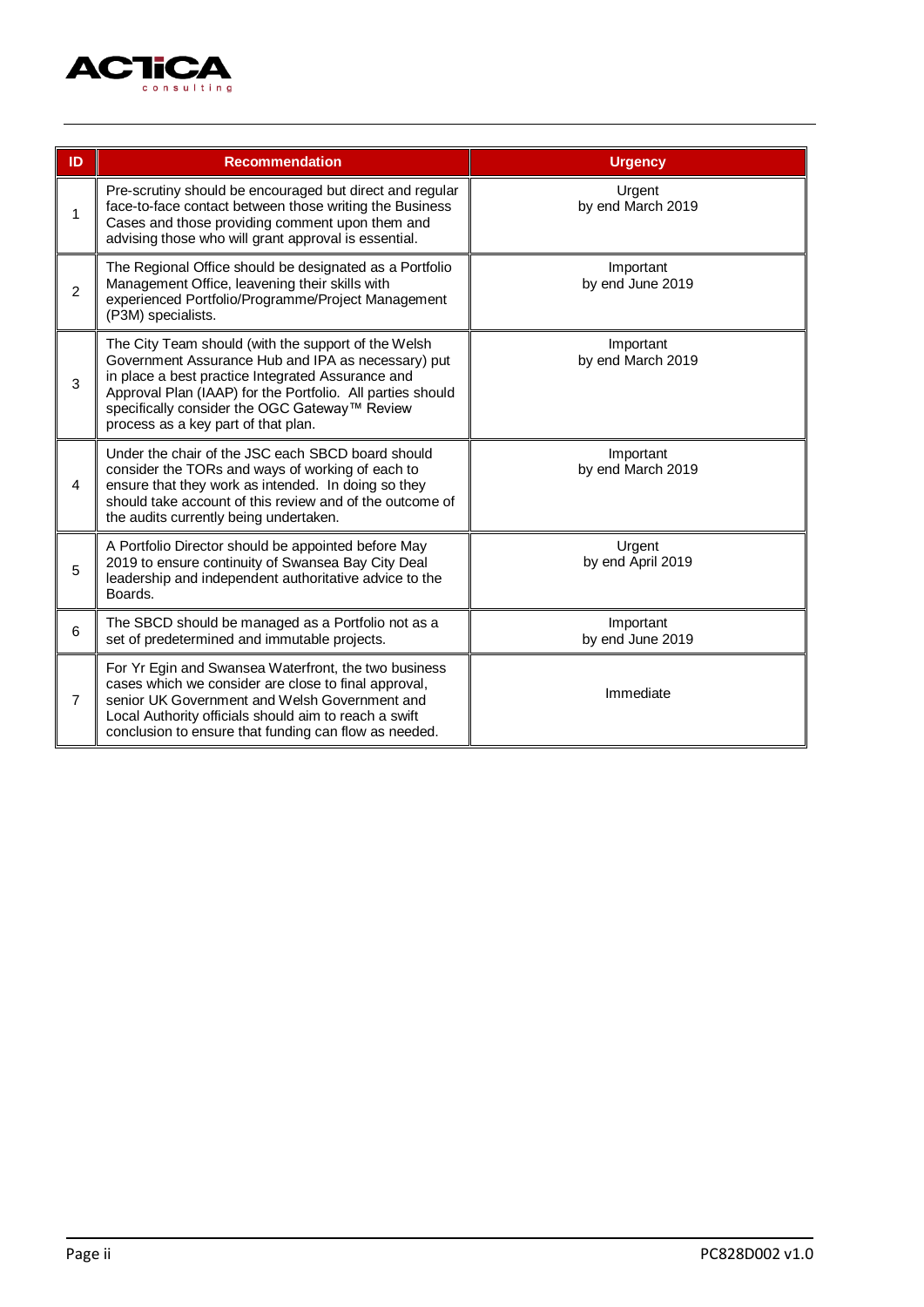

# **Addressee**

|              | <b>Name</b>              | <b>Date</b> |
|--------------|--------------------------|-------------|
| Prepared by  | <b>Actica Consulting</b> | 24/02/2019  |
| Delivered to | UK and Welsh Governments | 26/02/2019  |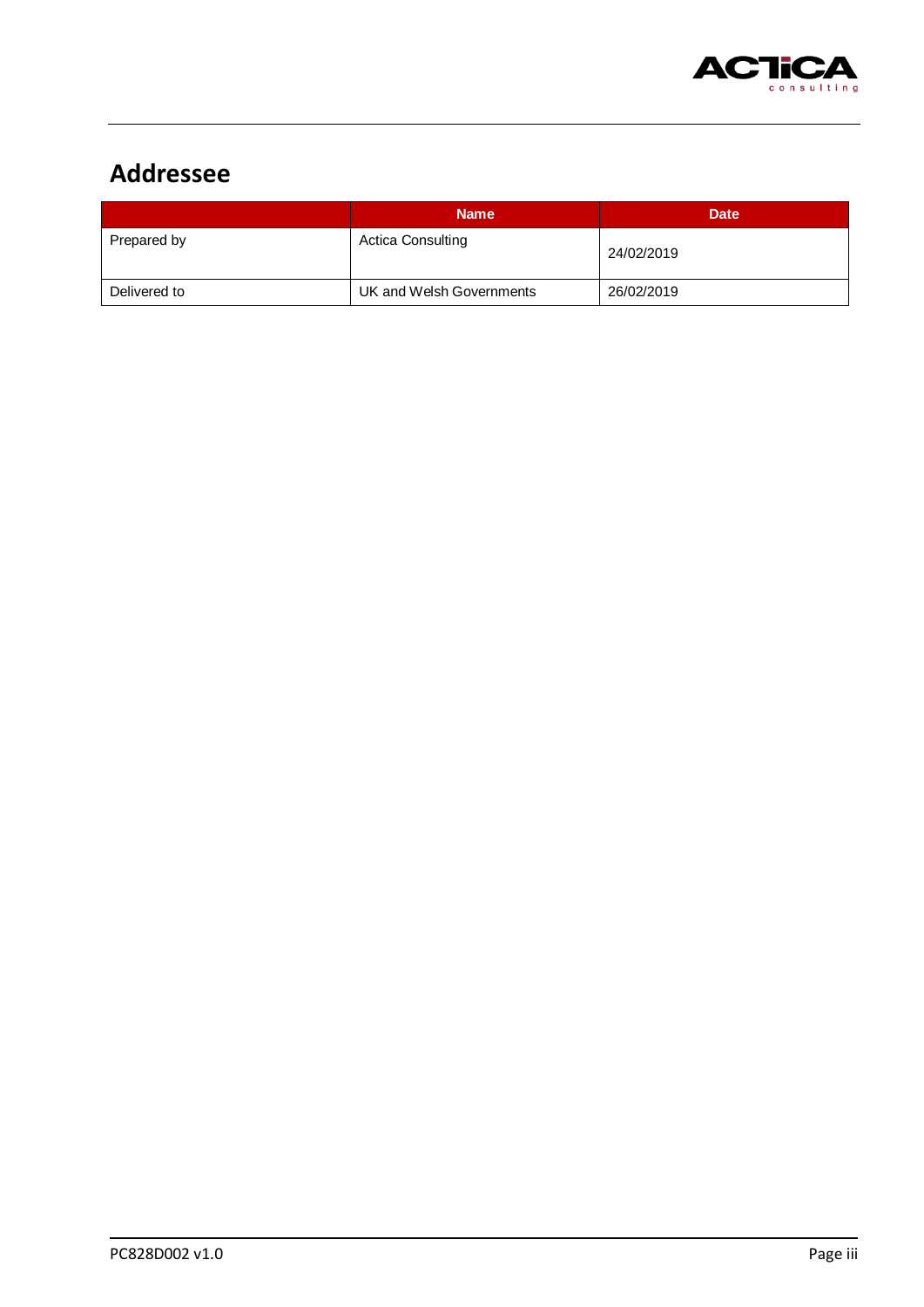

# **List of Contents**

|                         | <b>Executive Summary</b>                                               |                |  |
|-------------------------|------------------------------------------------------------------------|----------------|--|
|                         | <b>Addressee</b>                                                       | <b>iii</b>     |  |
| 1                       | <b>Introduction</b>                                                    | $\mathbf{1}$   |  |
| 1.1                     | Scope of the Review                                                    | $\mathbf{1}$   |  |
| 1.2                     | Methodology and Approach                                               | $\mathbf{1}$   |  |
| 1.3                     | Considerations                                                         | $\overline{2}$ |  |
| $\mathbf{2}$            | <b>Background to this Review</b>                                       | 3              |  |
| 2.1                     | The Swansea Bay City Region Deal                                       | 3              |  |
| 2.2                     | Timeline                                                               | 3              |  |
| $\overline{\mathbf{3}}$ | <b>Review Observations, Analysis, Key Findings and Recommendations</b> | 5              |  |
| 3.1                     | Introduction                                                           | 5              |  |
| 3.2                     | Progress                                                               | 5              |  |
| 3.3                     | Project Approval Process – Governance and Assurance                    | 6              |  |
| 3.4                     | Swansea Bay City Deal Governance                                       | 9              |  |
| 3.5                     | Swansea Bay City Deal Business Cases                                   | 11             |  |
| 3.6                     | Swansea Bay Future Programme delivery capability                       | 12             |  |
| 3.7                     | Way Forward                                                            | 13             |  |
| A                       | <b>Confidence in the Deliverability of Planned SBCD Outcomes</b>       | 14             |  |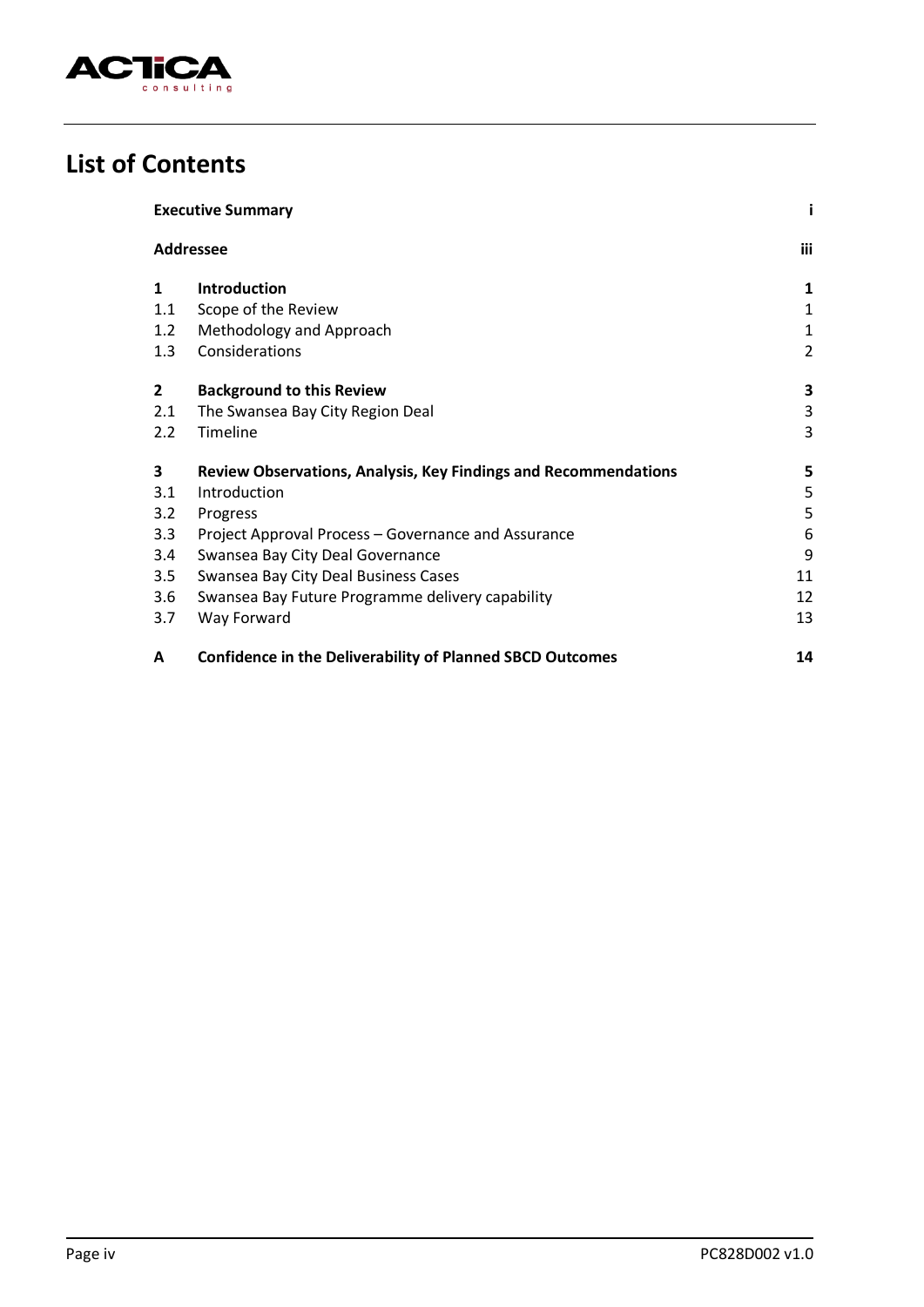

INTENTIONALLY BLANK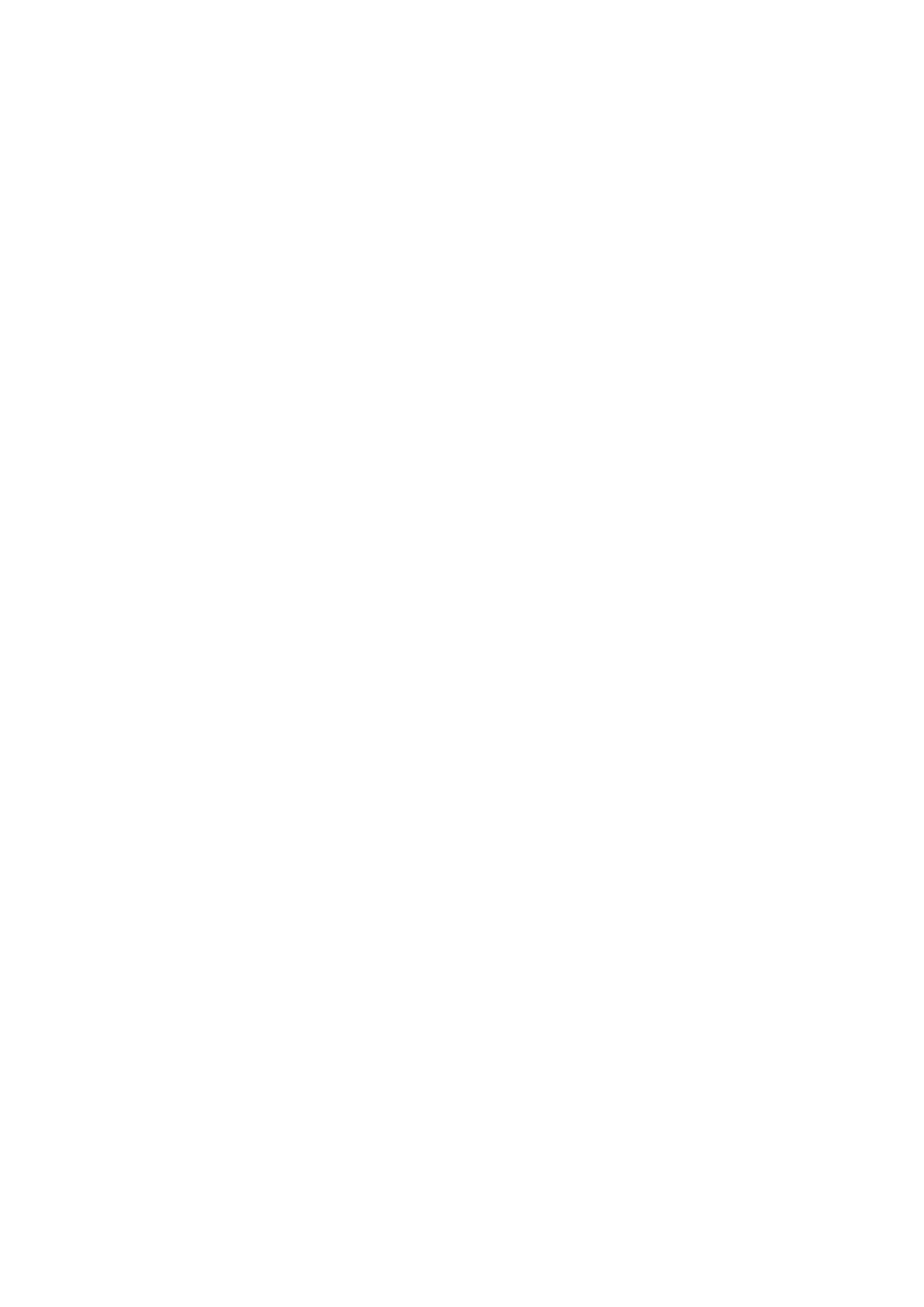

# **1 Introduction**

## **1.1 Scope of the Review**

- 1.1.1 In January 2019, Actica Consulting Ltd was commissioned jointly by the Welsh and UK Governments to undertake a rapid, independently led, joint Government Review of the arrangements for the delivery of the £1.3bn Swansea Bay City Deal. The main focus of the review was:
	- a. The alignment of the constituent projects to the overall strategic objectives of the City Deal, to ensure that the benefits can be realised.
	- b. The overall risks to delivery of the City Deal, including the appropriateness and deliverability of the constituent projects, in particular focussing on those that have started their delivery lifecycle as the first tranche of projects.
	- c. The interactions between the Joint Committee and City Deal governance structures with the regional governance structures to make recommendations on the provision of robust assurance.
	- d. The overall due diligence practices in operation on the first tranche of projects and whether these have received the appropriate level of financial assurance.
- 1.1.2 The Review was to deliver a joint report to both Governments within six working weeks, recognising a balance between urgency and comprehensiveness.
- 1.1.3 The Review Team was asked to make any recommendations that would improve the deliverability of the outcomes of the Deal.
- 1.1.4 It was noted that whilst the Review should provide specific recommendations for action, all final decisions would rest with Ministers or the Joint Committee as appropriate.
- 1.1.5 Finally, the Review Team was informed that the development of the Business Cases, recommendation of any individual Business Case for release of funding or consideration of alternative projects was out of scope.

### **1.2 Methodology and Approach**

- 1.2.1 The Review Team adopted a three-stage approach based on proven well established independent peer review techniques, consisting of Discovery, Analysis and Output phases.
- 1.2.2 Discovery: A period of learning and engagement consisting of an Initiation meeting, prereading of programme documentation and Interviews with Stakeholders.
- 1.2.3 Analysis: A period of reflection on the findings of Discovery, cross-referencing the interview evidence with a thorough assessment of the documented processes and procedures to eliminate any biases or blind spots. This analysis was also to reflect upon the practical delivery of the programme outcomes and the governance.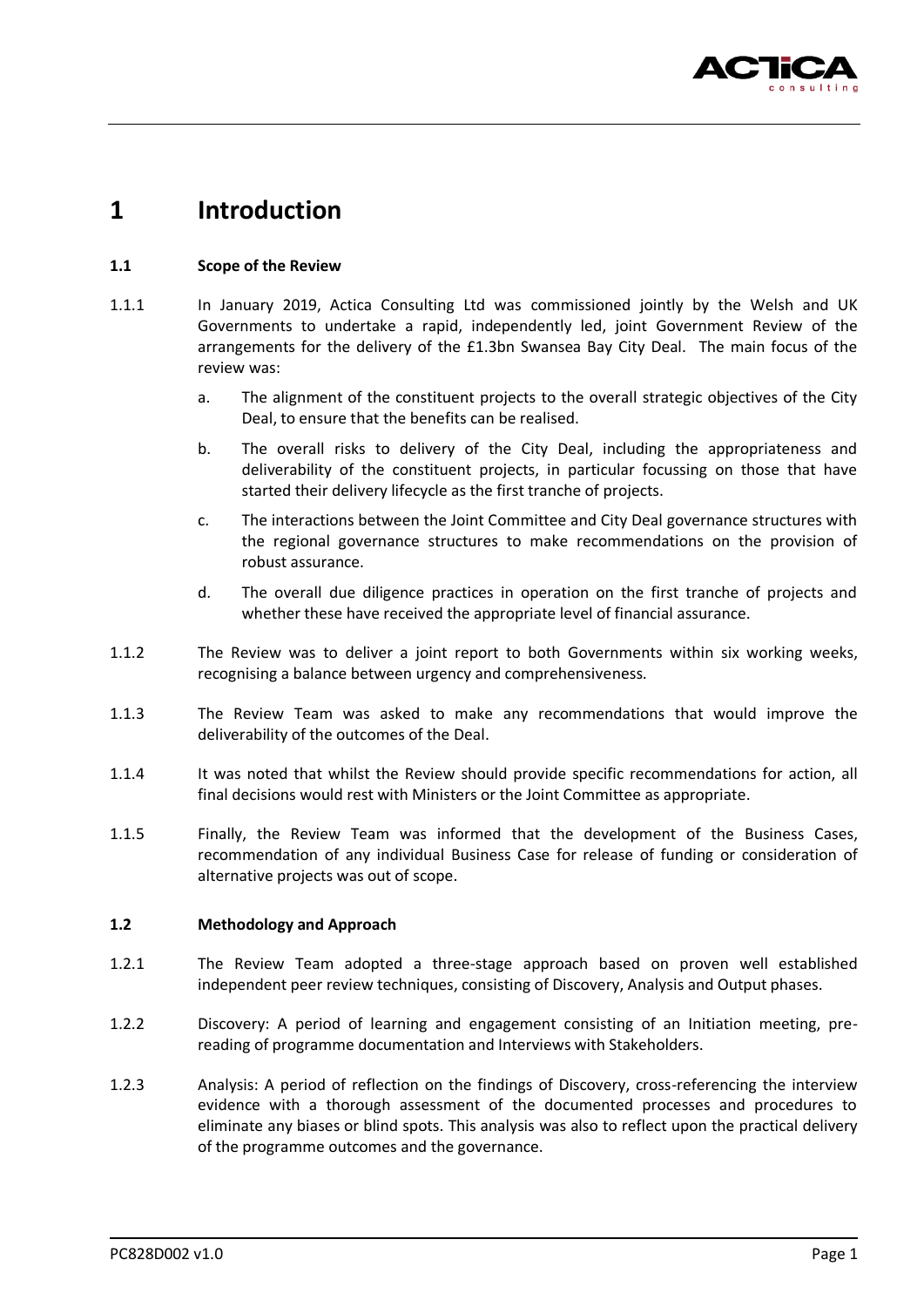

- 1.2.4 Output: The compilation of the findings and recommendations into a report based around the key questions laid out in the Terms of Reference, with the final report issued at Ministerial level.
- 1.2.5 It is important to note that the final report is an evidence-based snapshot of the programmes' status at the time of the review.

#### **1.3 Considerations**

- 1.3.1 The Review's conclusions and recommendations need to be understood and taken within the context of its constrained scope and methodology and the limited due diligence possible in the available timescales. Its Recommendations are graded 'Immediate' (do now), 'Urgent' (do by…), and 'Important' (do by…). To ensure focus we have limited the number of recommendations. There are a number of incremental improvements and some implied recommendations within the report which we would expect the Portfolio Director and an appropriately experienced team to take forward as a matter of normal business.
- 1.3.2 The Review Team would like to thank all of the stakeholders who attended for interview for their support and openness, which contributed to the Review Team's understanding of the Programme and the outcome of this Review. Particular thanks go to the Swansea Bay City Deal Regional Office Secretariat for managing the key logistics for the review and coordinating the Regional interview process.
- 1.3.3 It is important to note that this report looks forward rather than back and focuses on the lessons learned (and hence actions that could be taken) by all parties to move the City Deal Forward. Suggestions for improvement by Stakeholders, reflecting their recent experience of the City Deal, have informed our recommendations.
- 1.3.4 The Review Team would also like to make it clear that this is an independent and objective review, not an audit. It does not, in any way, consider any implications arising from the recent publicity around the Life Science & Wellness Village programme, which is subject to internal audit by the University, the Local Authorities and to an external audit by the Wales Audit Office.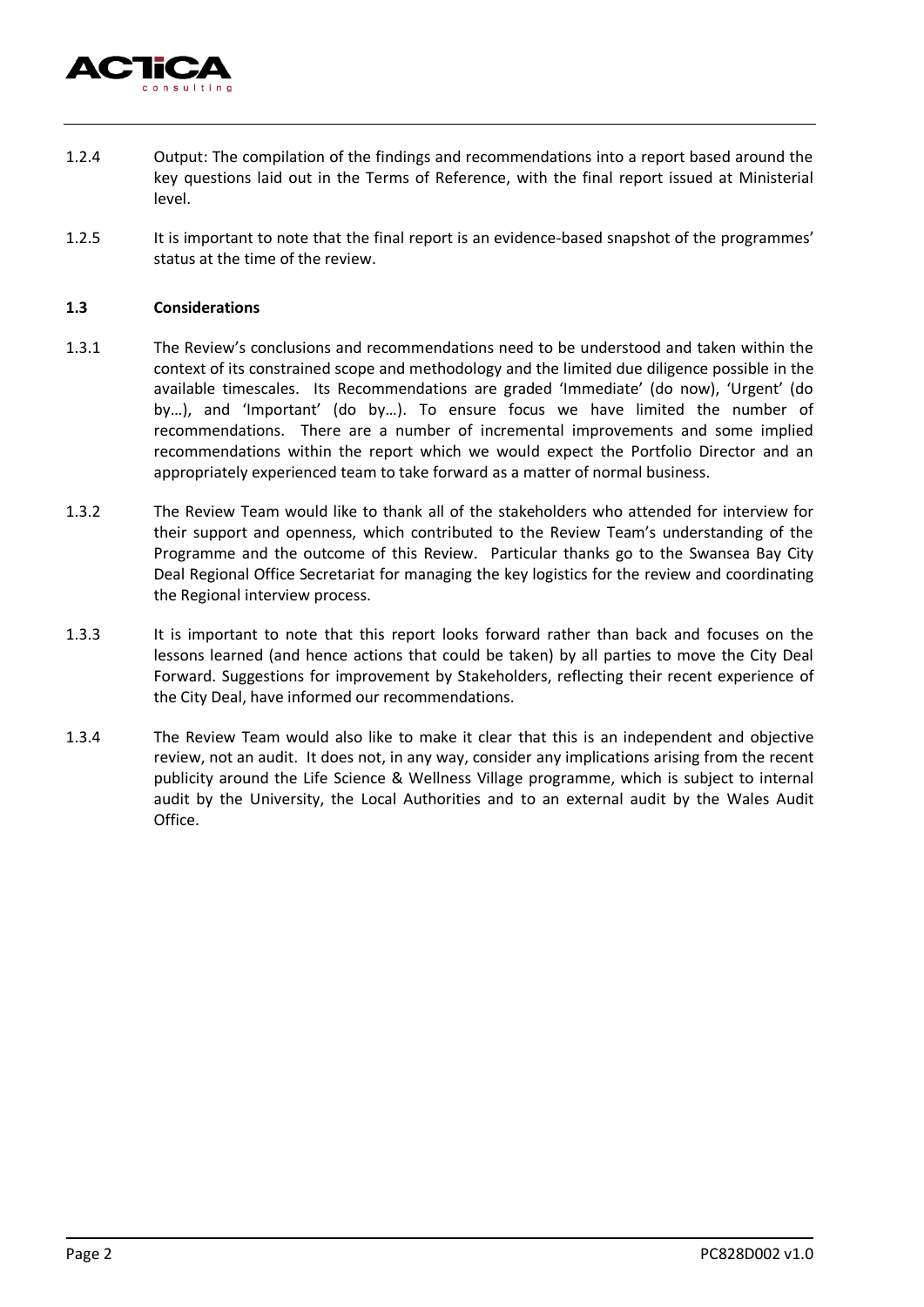

# **2 Background to this Review**

# **2.1 The Swansea Bay City Region Deal**

- 2.1.1 The Swansea Bay City Region is a critically important driver for the Welsh and UK economy. It is a region with strong urban centres complemented by a wider rural landscape and a significant coastal footprint that has created a diverse economic profile with numerous opportunities and challenges.
- 2.1.2 This City Deal aims to provide the region and its partners with the new ways of working and resources to unlock significant economic growth across the Swansea Bay City Region. It is a Deal where both Welsh and UK Governments have committed to jointly invest, subject to the submission and approval of full business cases in relation to the eleven identified projects and the agreement of governance arrangements for the deal. This is made up of £241 million of government funding which is intended to unlock other private and public sector funds on specific interventions which seek to support and further build on the region's strengths which include health, energy and manufacturing sectors and are underpinned by a world-class digital infrastructure, successful universities and innovative health boards. The City Deal is structured around eleven project proposals, set against four themes, with major investment in the region's digital infrastructure and workforce, skills and talent underpinning each.
- 2.1.3 The Deal provides an opportunity to continue tackling the area's barriers to economic growth through: developing higher value sectors and higher value employment opportunities to match; increasing the number of businesses within these sectors to widen the economic base; and improving the region's Gross Value Add level against the UK average.
- 2.1.4 As well as taking forward projects and programmes to drive economic growth, the City Deal commits local leaders and partners to implementing effective leadership across the City Region. In agreeing this deal, the four local authority leaders across the Swansea Bay City Region have agreed to create and have setup a regional Economic Strategy Board and a Joint Committee to oversee the delivery of this City Deal.
- 2.1.5 Local partners within the Swansea Bay City Region estimate that this City Deal will lead to:
	- a. Funding of nearly £1.3 billion for interventions to support economic growth;
	- b. Over £600 million of direct private sector investment leveraged to deliver interventions;
	- c. Investment spread across the whole of the region to ensure all localities and citizens can benefit;
	- d. An overall increase to the economy of over 9,000 gross direct jobs;
	- e. A contribution to regional GVA of £1.8 billion.

### **2.2 Timeline**

- 2.2.1 Swansea Bay City Region Board published its vision document 'An Internet Coast' in February 2016. Shortly afterwards the Welsh and UK Governments opened negotiations on a City Deal for the region in March 2016.
- 2.2.2 On 20<sup>th</sup> March 2017 the Heads of Terms for the  $£1.3$ bn City Deal were signed. This document provided the foundations for the City Deal and confirmed the joint commitment among the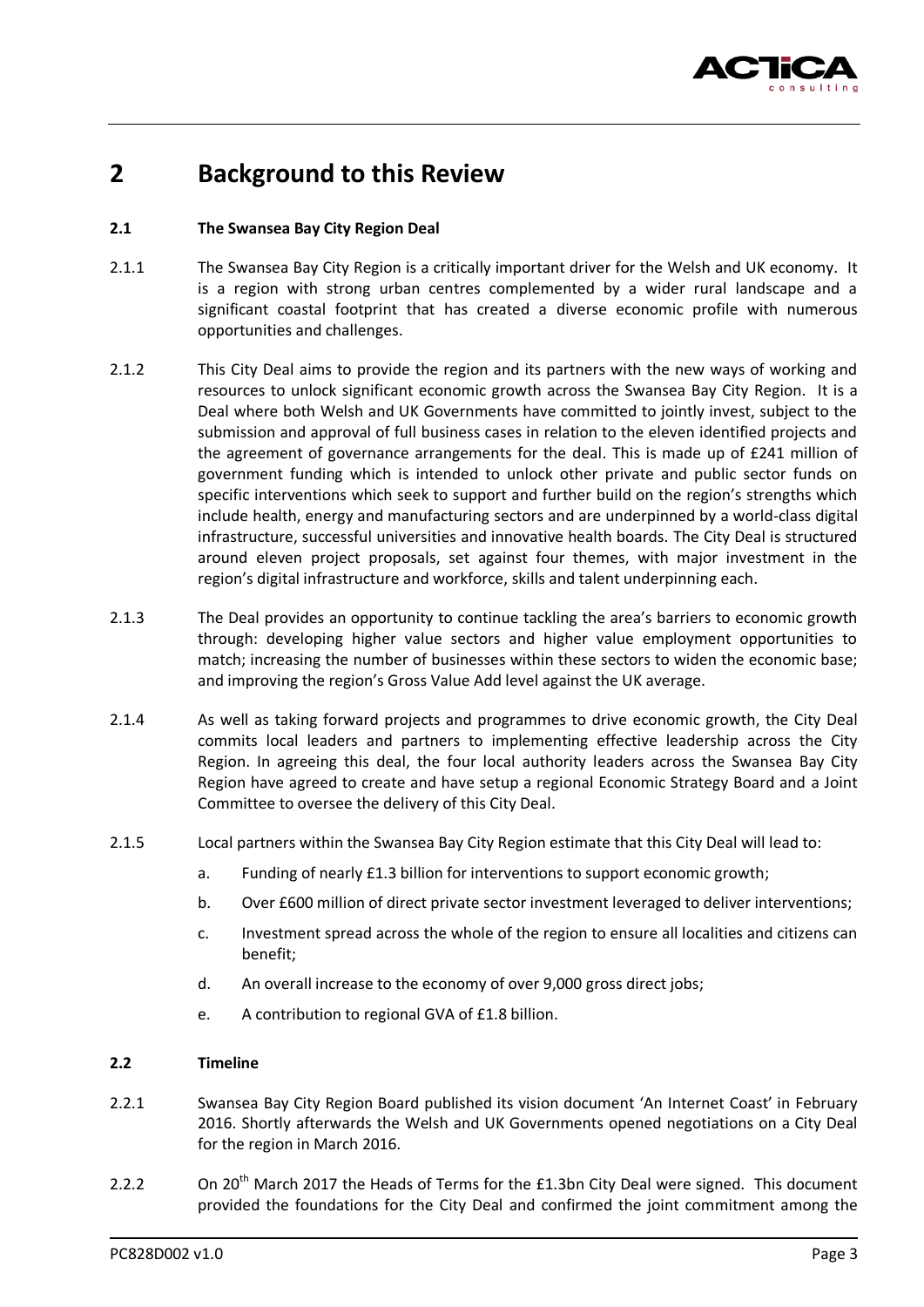

four local authorities and the Welsh and UK Governments to ensure full implementation of the Swansea Bay City Region City Deal. This was subject to funding conditions set by Government being met. The Heads of Terms document also referenced a wider suite of control and governance documents, laying the foundations for the City Deal.

- 2.2.3 Over the next 15 years, the City Deal aims to boost the local economy by £1.8bn. It will be underpinned by £125.4m Welsh Government funding, £115.6m of UK Government funding, £396m from the four local authorities and other public sector bodies in the region together with £637m from the private sector.
- 2.2.4 In July 2018, all four local authorities approved their Joint Committee Agreement. This legal agreement establishes the key governance structures such as the Joint Committee, the Economic Strategy Board and Scrutiny Committee and commits the four local authorities to work together over the 15 years of the Deal.
- 2.2.5 The Regional Office was established using staff redeployed from Carmarthen County Council (CCC) to provide a secretariat function. The Office also provide this function for CCC projects without the Swansea Bay City Deal (SBCD).
- 2.2.6 The provision of Government funding is subject to the agreement of governance arrangements for the Deal and the submission and approval of full business cases in relation to the eleven identified projects, as was set out in the Heads of Terms. To date none have been submitted formally.
- 2.2.7 In January 2019, the rapid, independently led, joint Government Review of the arrangements for the delivery of the £1.3bn Swansea Bay City Deal was commissioned: the outcome of which is this report.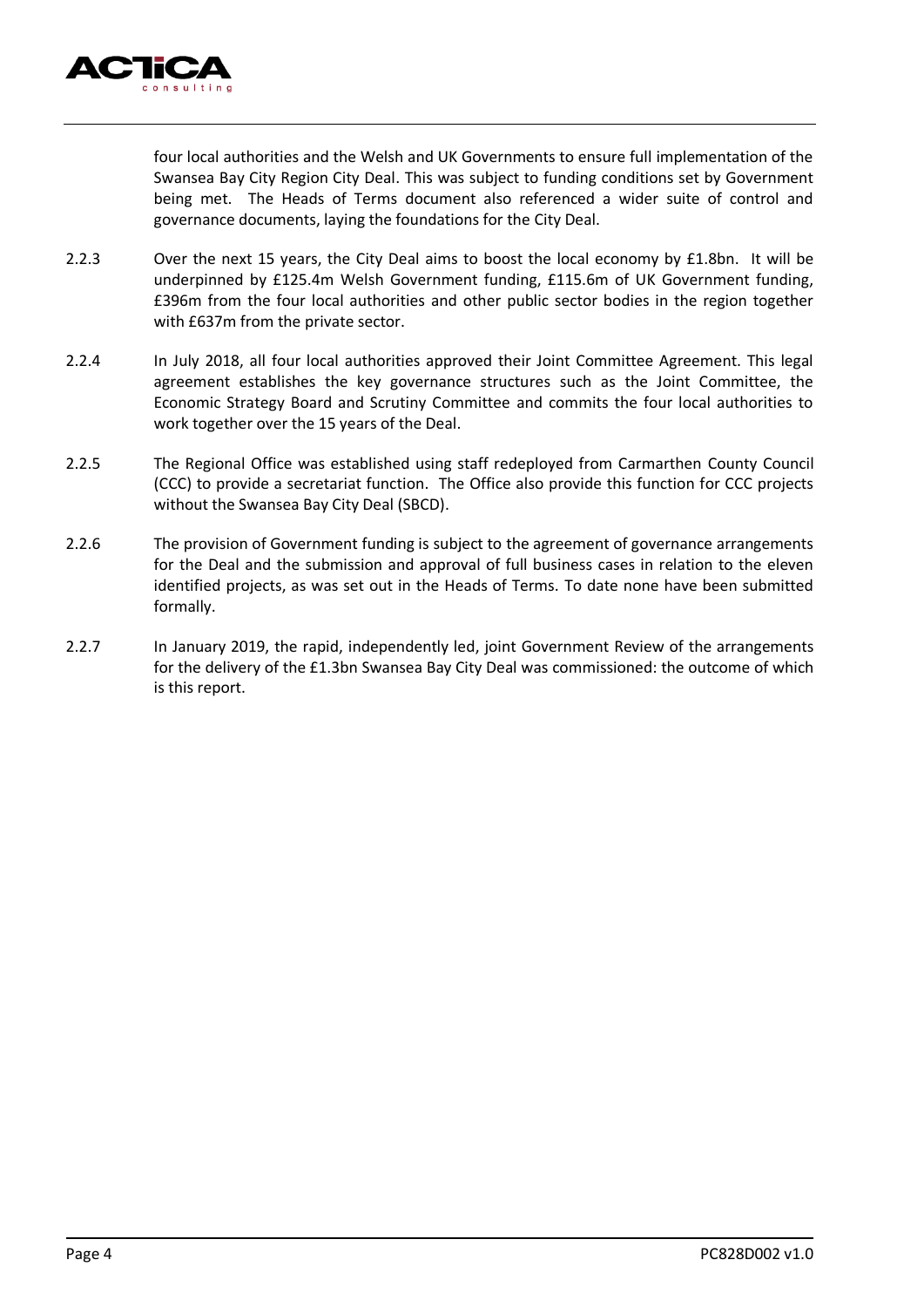

# **3 Review Observations, Analysis, Key Findings and Recommendations**

## **3.1 Introduction**

- 3.1.1 This section summarises the Review Team's Key Observations following stakeholder interviews, along with specific recommendations on how to move the programme forward.
- 3.1.2 The Swansea Bay City Deal (SBCD) Portfolio is currently faced with the following issues:
	- a. A perception that the Portfolio is not making sufficient progress since the Heads of Terms were signed on  $20^{th}$  March 2017;
	- b. Events have called into question governance and have led to wider concerns regarding assurance and confidence in the Region's ability to deliver the anticipated outcomes;
	- c. Local Authorities will incur, on programmes already started in good faith, unanticipated borrowing costs and greater restrictions on their borrowing next year if Government funding is not made available as expected.
- 3.1.3 Consequently, both Governments, who remain committed to the success of the Deal, seek practical recommendations that may be implemented in the short/medium term.

#### **3.2 Progress**

- 3.2.1 The Review Team found that there is a view that progress of the SBCD has been unduly slow in comparison with other city deals in Wales. Some have expressed a view that the Heads of Terms were perhaps immature compared to those agreed subsequently; others have argued that they were only ever meant to be a loose framework. We have heard that the signing of the Heads of Terms was preceded by volatility in the City Deal management team and this caused a hiatus post signing which impacted on the drawing up of the Joint Committee Agreement (JCA). The construction of this deal is different from earlier city deals. It is projectbased, with each project requiring the approval of both UK and Welsh Governments. This additional approval level has added a level of due diligence and a demand for assurance which the SBCD has found difficult to supply and consequently the relationship between the City Deal and the two Governments has suffered. We note that in later City Deals, certainly where they have been centred on one urban centre, quicker progress has been made.
- 3.2.2 Since the Heads of Terms was signed by all parties on  $20<sup>th</sup>$  March 2017 in Swansea, the participants in the City Deal (the four Local Authorities, the two Health Bodies, and two Universities) together with the two Governments have, under a JCA, set in place a Governance regime that is acceptable to them all. This includes the establishment of the Regional committees - Joint Committee (JC), Economic Strategy Board (ESB) and Programme Board (PgBd) - and the appointment of individuals to key posts. In parallel, the parties at the subregional level were crafting the final shape of individual projects and obtaining a bespoke combination of various public and private funding streams: each of which requires negotiation with, and agreement by, individual bodies with their own approval process. As the projects matured, the Local Authorities have been leading on the construction of a Business Case for each project that is acceptable to the Regional Committees and both Governments.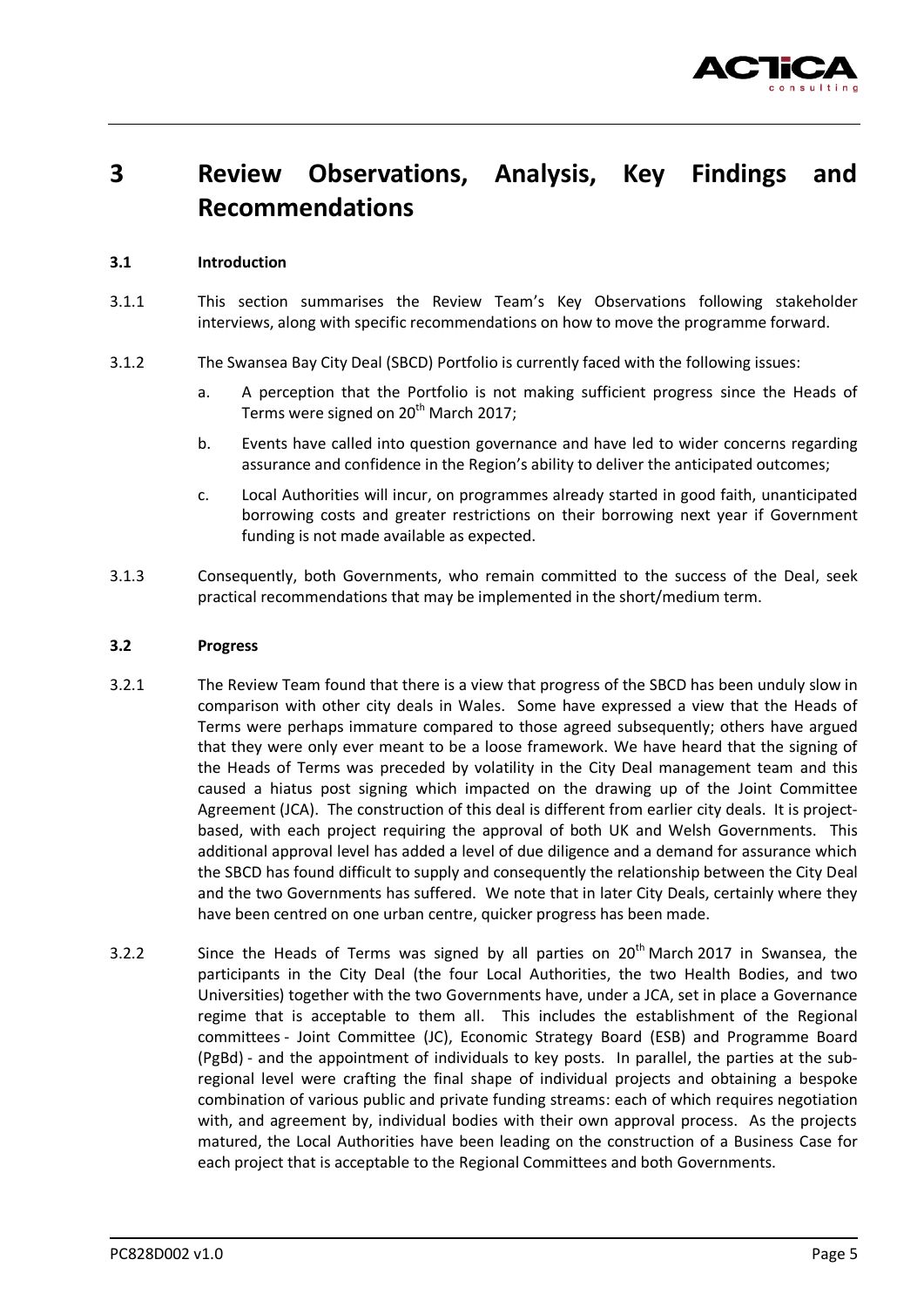

- 3.2.3 The JC and ESB have met formally five times and three times respectively, with the last two meetings approving three of the eleven projects. These projects still require the agreement of the two Governments and of the lead Local Authority.
- 3.2.4 The Review Team considers that, whilst there might have been a desire to progress faster, it is understandable that four Local Authorities, working with two Universities and two Local Health Boards would spend 17 months setting up and staffing the SBCD management and financial structure.

### **3.3 Project Approval Process – Governance and Assurance**

- 3.3.1 The process by which Business Cases are presented formally to the two Governments does, as mentioned above, appear to have presented all concerned with difficulties: particularly when the approval process was placed under severe pressure by the perceived need to gain approval urgently in order to release funds quickly.
- 3.3.2 The presentation of a Five Case Business Case model in line with HMT 'Green Book' guidance - to the two Governments is an implied requirement of this City Deal. It is not clear to the Review Team when this became clear to the City Deal participants. While the Local Authorities and the Regional Office are familiar with raising cases for European, Lottery and Welsh Government grant funding, the requirements of the 'Five Case Model' appear to have been less well understood.
- 3.3.3 Concerns regarding the progress of business cases arose and led to a decision by the Welsh and UK Governments to supply training and support. This was we understand helpful, but we would argue there is no substitute for expertise and experience when drafting an appropriate case which is proportional to the scope and risk of the project. The two Governments also offered to receive draft copies of the Business Cases for circulation to officials within their Departments before formal submission. This pre-scrutiny approach is used by many Central and Devolved Government Departments to ensure a smooth path to the formal approval of a Business Case.
- 3.3.4 In this situation it did not work well: there was a lack of understanding of the process at the Regional and sub region level who appear not to have had sufficient clarity and transparency regarding the approvals procedures to be followed between SBCD and Welsh/UK Governments. Some business cases were sent for pre-scrutiny through the Regional Office, whereas others were sent, out of process, direct from a Local Authority. We understand that on receipt by Welsh/UK Governments, the business cases were distributed to all those Groups or Departments with a policy interest. Comments received from those Departmental officials were collated and returned. Because the formal response on the submission was made only when all officials had responded, the collated response sometimes took months to issue. In one case the response took three months to return as an e-mailed matrix with a large number of comments reflecting individual opinions that did not appear to have been triaged, coordinated or prioritised. This caused frustration and distrust.
- 3.3.5 We understand that for other City deals in other regions of the UK there is a strong face-toface relationship between the Programme Management Office (PMO) and relevant projects teams from the Region with the UK Government Ministry of Housing, Communities and local Government (MHCLG) and tightly focused pre-scrutiny business cases meetings ('Business Case Working Groups') are a regular occurrence. This has not been the case with SBCD. A few very large meetings between parties were held in the autumn but these did not seem to move the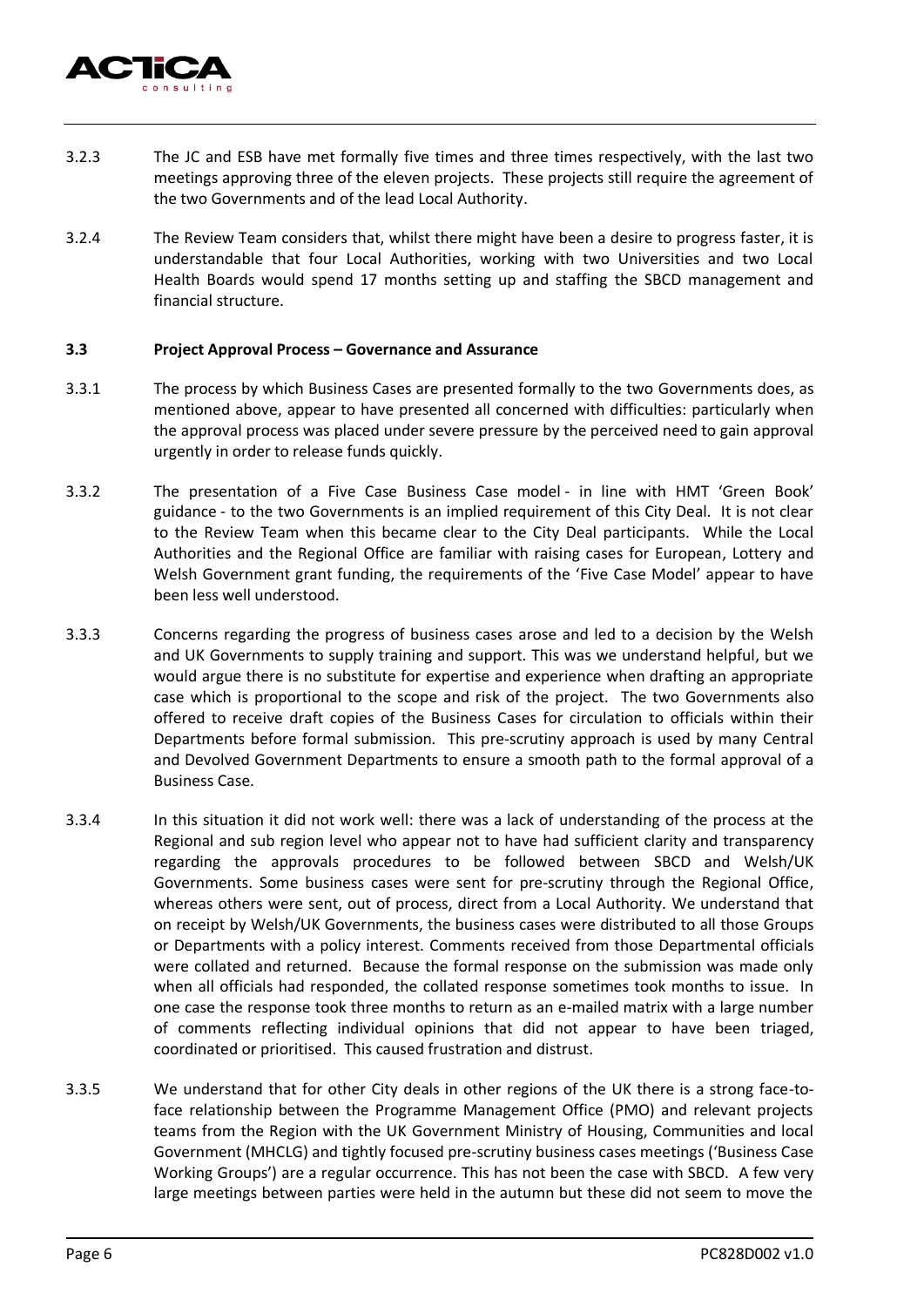

projects forward, leaving the Region and the project teams reliant on the emailed comments from individual policy areas. Some of the comments were along the lines of "it would be beneficial to the case if the connection was made to XYZ policy". These were not fundamental to the strength of the Business Case: they served only to influence the quality of the text rather than addressing quantitative programme/project Cost, Time, Performance, and Risk issues. The Review Team also observed that, while attention was focused on the main text of the business case, key annexes received less attention: for example, the Review Team saw no evidence that a critical missing annex on Benefits Management was flagged. Consequently 'final' but incomplete Full Business Cases (FBCs) have been approved by the JC and formally submitted to the Approving authority. This is not good practice, and has led to a position where the Business Cases lack important underpinning information regarding benefits, risk etc. We would expect that such information would inform the quantitative aspects of the Full Business Case.

- 3.3.6 However, it is important to note that there were also some very pertinent and constructive points around financial treatment which should have been identified by the SBCD and addressed during an earlier stage in the normal course of business case development. The projects should have been challenged by the Regional Office but they were not. This is we think a window to the source of the real problem - namely the nature of the Regional Office.
- 3.3.7 Many consider the Regional Office to be Programme Management Office (PMO). It is not, it is primarily a Secretariat. It does not include Portfolio/Programme/Management (P3M) specialists. This a major issue because it cannot operate as a centre of excellence with the opportunities to learn lessons for the portfolio as a whole, or provide Portfolio/Programme Management support and assurance (without recourse to external support), or give independent briefing to the City Deal Boards. As a result, the Regional Office is unable to fulfil the role that many assume it has. A combination of its inability to provide a regional tier of support advice and assurance combined with confusion over its role has been at the heart of much of the unease we have heard expressed regarding progress. There needs to be an authoritative tier of assurance and support to the individual programmes and also to the decision-making boards. We believe that a reconstituted P3M office with strong professional and independent leadership is key to delivery. The regional organisation would require additional funding to offer full PMO services. As confidence is built this will satisfy much of the two governments need for assurance and the need for extensive government involvement in the detail will reduce.
- 3.3.8 Expectations of the parties regarding the pre-scrutiny and actual scrutiny procedures were also different. This combined with a disjointed process led to misunderstandings, delay, frustration, and blame. Pre-scrutiny is good practice but the process needs to be transparent, collaborative, and intelligently managed.
- 3.3.9 In summary, the expectations of those providing the business cases for pre-scrutiny were not aligned with those receiving them. The attempt to solve the issue of a lack of expertise and experience at the Regional level by circulation of the business cases for comment by the Governments was not effective and probably could not be in the absence of a Regional PMO.
- 3.3.10 Collaborative work is needed between the SBCD members and Welsh/UK Governments to improve the Approvals process and especially the value-add of pre-scrutiny activities. The Review Team understands responsibility for City Deals is being transferred to the Economy, Skills & Natural Resources Department under the Deputy Director in Welsh Government. The Review Team supports the change as this moves responsibility from a policy-focused area into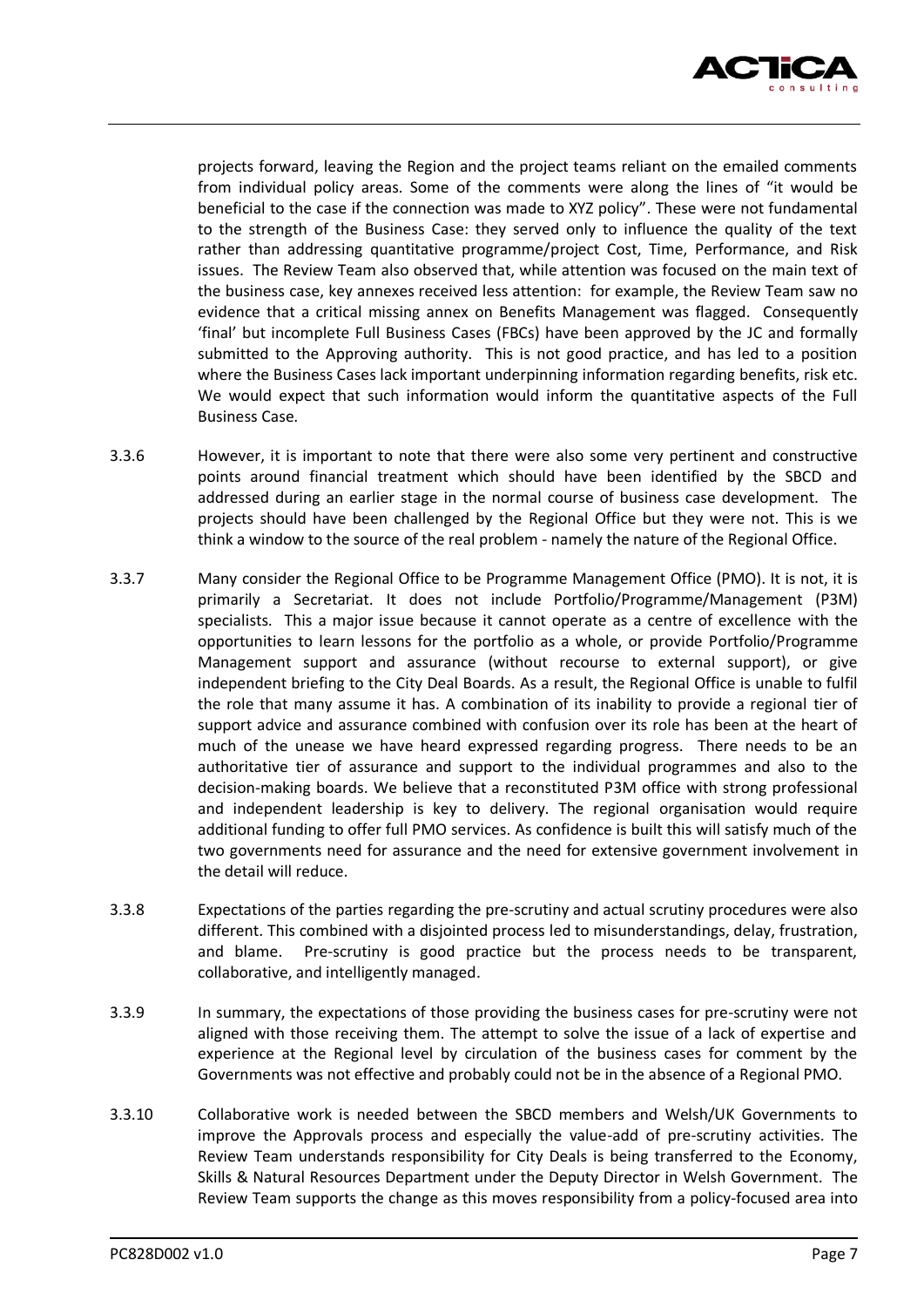

a delivery-focused area. However, we do have a concern that this transfer, and the concomitant reorganisation, will be a distraction for the approval of two Business Cases that are very close to being finalised

3.3.11 The desire to spend the Governments 'in year funding' for FY 2018/19, coupled with the need to ensure that time-sensitive European funding is 'locked in' to individual projects has placed a severe time pressure on the projects and the approval bodies. Meetings of the Regional committees have taken place 'back to back' to maintain pace and incomplete business cases have been provided to the boards without prior circulation. Boards were not given adequate time to read and understand the proposals adequately nor were they provided with independent expert advice on those cases. They were therefore not in a position to provide a level of challenge which we would normally expect. We also have a concern that such a detailed (but arm's length) level of scrutiny by the two Governments sent the wrong message to the SBCD, giving the JC a licence to approve the business cases swiftly on the understanding that the two Governments were generally satisfied with them.

> **Recommendation 1:** Pre-scrutiny should be encouraged, but direct and regular face-to-face contact between those writing the Business Cases and those providing comment upon it and advising those who will grant approval is essential. (URGENT - by end March 2019)

> **Recommendation 2:** The Regional Office should be designated as a Portfolio Management Office, leavening their skills with experienced Portfolio/Programme/Project Management (P3M) specialists. (IMPORTANT by end June 2019)

3.3.12 The Review Team found no evidence that the City Deal has an Integrated Assurance and Approval Plan (IAAP). This would be good practice. As would the application of the OGC Gateway™ Review process. This internationally recognised process exists to provide Governments and Departments with external assurance, and has been used successfully by the Welsh Government on both its own and Local Authority major infrastructure projects (e.g. Vibrant and Viable Places, 21 Century schools) through its Assurance Hub. However, the Review Team was unable to establish any evidence that it had been used anywhere within the SBCD portfolio to date. Reviews can be organised by the Welsh Government Assurance Hub, ideally in line with an IAAP but if necessary, at relatively short notice. Amongst other things, this would provide the Welsh/UK Governments with an independent and objective Delivery Confidence Assessment per SBCD programme/project, or indeed of the SBCD portfolio overall. As a minimum the approach is valuable at key Approval points (such as OBC, FBC) but offers maximum benefits when used throughout the lifecycle. Peer Reviews also offer the opportunity for those engaged on other more progressed City deals nationwide to share knowledge. We would see the responsibility for this lying with the Regional Office.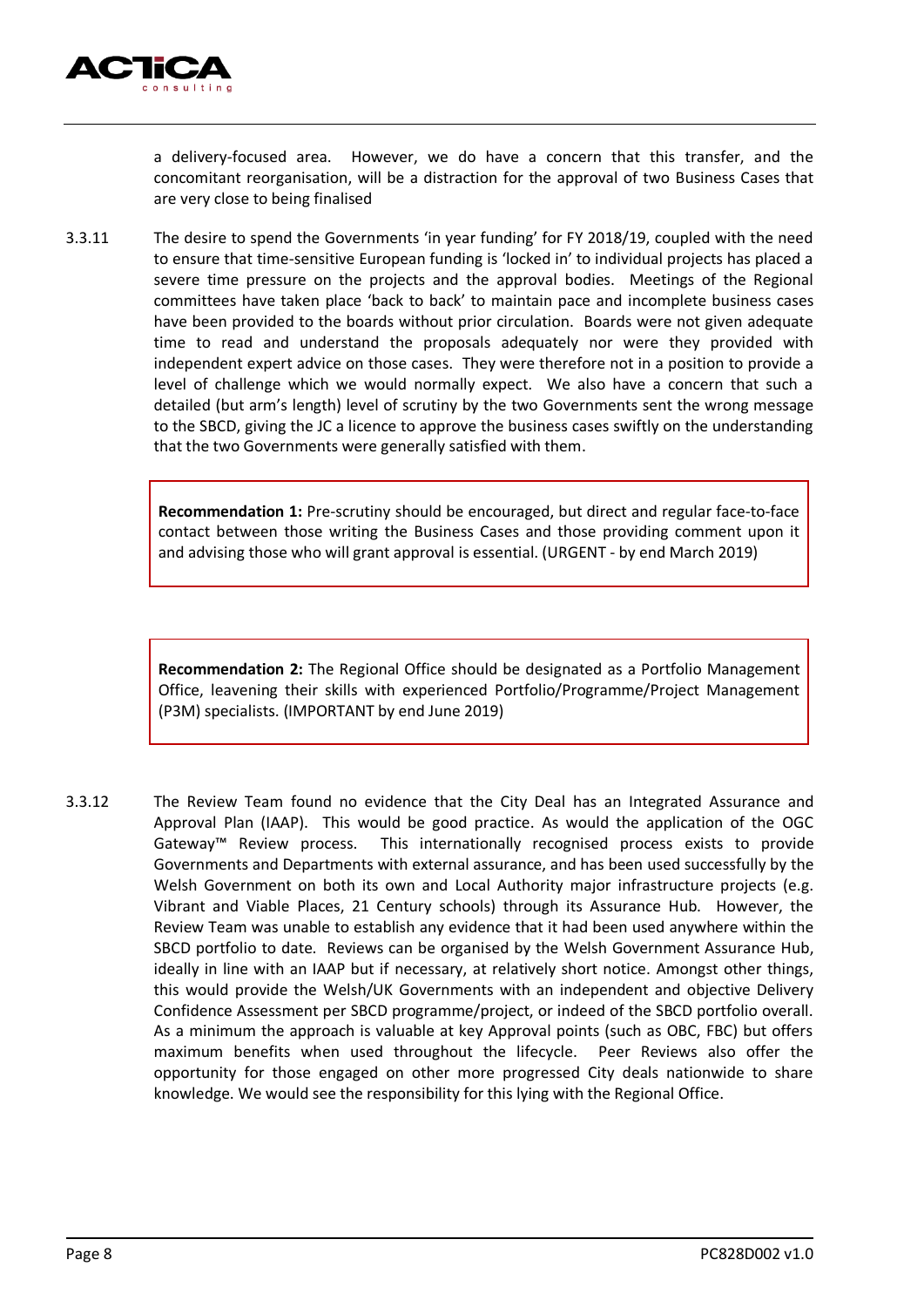

**Recommendation 3** The City Team should with the support of the Welsh Government Assurance Hub and IPA as necessary put in place a best practice Integrated Assurance and Approval Plan (IAAP) for the Portfolio. All parties should specifically consider the OGC Gateway™ Review process as a key part of that plan. (IMPORTANT - by end March 2019)

#### **3.4 Swansea Bay City Deal Governance**

- 3.4.1 The Review Team notes that the recent governance concerns regarding the Life Science & Wellness Village programme have been addressed by all parties. This issue has been given a high priority by the Region who assembled the Joint Scrutiny Committee in December 2018 and have appointed an internal regional audit team with members from the four Local Authorities to investigate. The University is carrying out an investigation and the Welsh Audit Office has also initiated an inquiry. We recognise that the restoration of public confidence may take some time. That said, the Review Team notes that the current publicity surrounds the alleged actions of individuals. As yet we have not heard evidence that these allegations undermine the business fundamentals of that particular project and certainly, we believe should not undermine delivery of SBCD outcomes as a whole. We suggest that the implementation of the recommendations we make within this report, supplemented by any audit findings, should provide a basis for confidence in future governance.
- 3.4.2 The ways of working of the committees are still evolving. We have discussed options with members but we do not feel it would be helpful at this stage for us to direct them to a solution - particularly with the results of the audit investigations awaited. We have a view that for the efficient conduct of business, smaller committees are better than larger ones and that it would be best not to duplicate membership. We are concerned that the level of challenge within the City Deal is low, in particular that there is no incentive for members of the JC to robustly test each other's proposals. Where one committee advises another there should be time and space between those committees for that advice to be considered and discussed as needed. Furthermore, an approval audit trail is currently established through examination of the various approving committees' meeting minutes. It might be simpler and more transparent for each FBC to have an accompanying Approvals Sheet to be signed and dated by the authorised persons.
- 3.4.3 Finally given the scarce resource of the ESB we believe that their time considering strategic issues should not be diluted by the detailed consideration of final business cases. Rather, their role should be focused, as we understand was originally intended, on identifying opportunities, and providing private sector insight and advice.

**Recommendation 4:** Under the chair of the JSC each SBCD board should consider the TORs and ways of working of each to ensure that they work as intended. In doing so they should take account of this review and of the outcome of the audits currently being undertaken. (IMPORTANT - by end March 2019)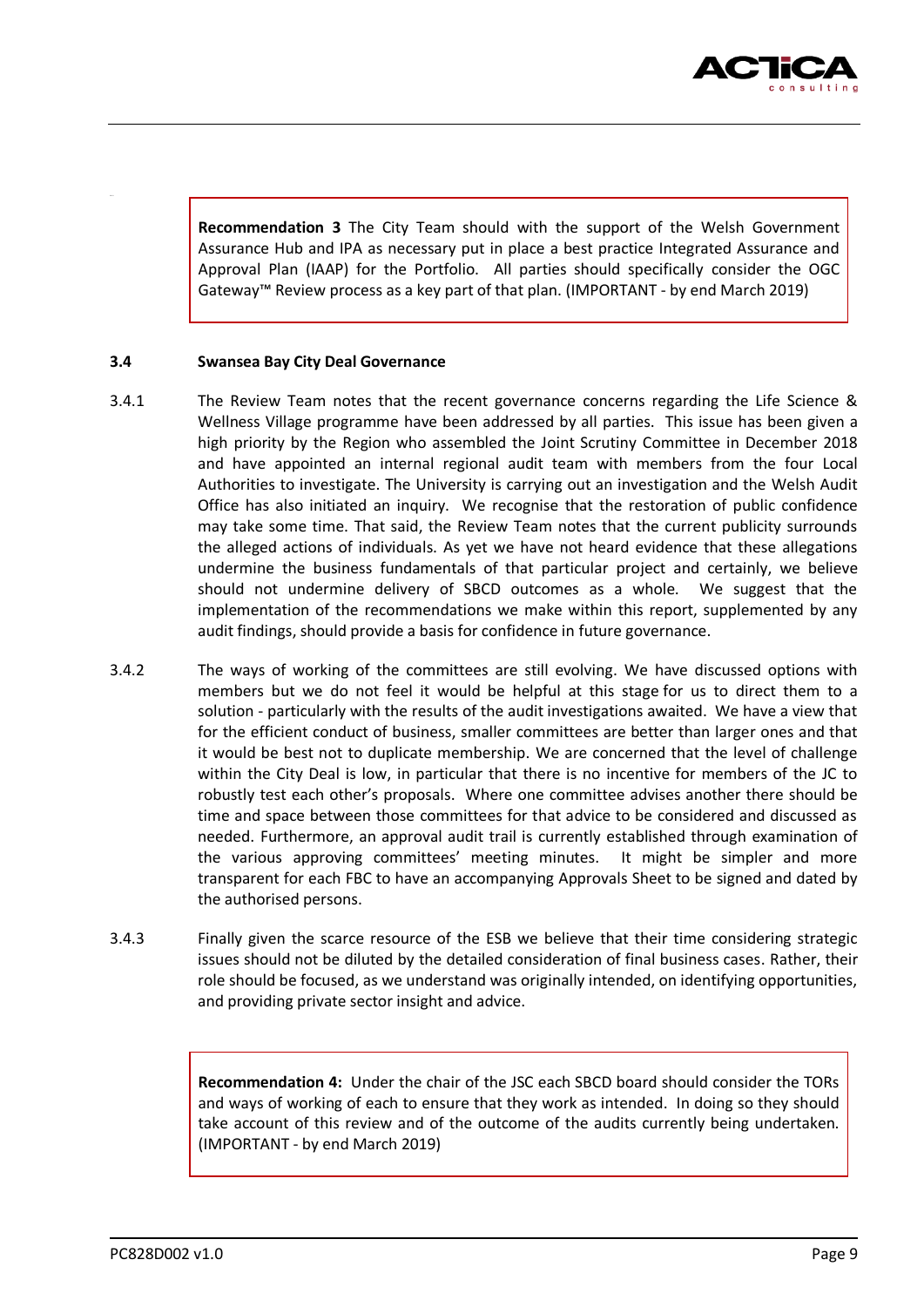

3.4.4 It is our view that the appointment of an independent Portfolio Director (PfD) supported by a Regional Office will be better able than the current arrangements to support projects through a combination of advice and appropriate challenge and, importantly, ensuring that all committee members are well informed. The CEO of Carmarthenshire is to retire in the summer of 2019. Heavily involved in driving its inception and supporting it since, he has been highly prominent within SBCD for some years. We suggest therefore that his departure provides an opportunity to appoint a PfD for the SBCD with equal status to the four Local Authority Chief Executives. We suggest that the PfD should report to the JC and in turn be responsible for the Regional Office team (a PfMO in line with Recommendation 1 above). The 'person specification' for such a PfD would need to be carefully considered by the JC and the ESB. Clearly, they would need solid P3M skills and a track record of delivering major publicprivate programmes. They would also need to be able to command respect in the Local Authorities, Central Government and the Private Sector alike.

> **Recommendation 5:** A Portfolio Director should be appointed before May 2019 to ensure continuity of Swansea Bay City Deal leadership and independent authoritative advice to the Boards. (URGENT - by end April 2019)

3.4.5 The SBCD is seen by many as a Programme containing a set of predetermined immutable projects with perhaps some synergistic relationships and dependences which taken together deliver an outcome (jobs/GVA). This view carries the danger that projects agreed years ago may not offer the best prospects today (or tomorrow). There is a danger of stagnation and missing out on new opportunities. We would suggest that it is better to look at the SBCD as a portfolio with programmes (and projects) kept under review with funding switched to those considered most likely to deliver the agreed outcome(s). In this scenario we would expect some individual programmes and projects to fall away as other more worthy programmes were identified and prioritised. This is a healthy process. The ESB could play a key role in actively seeking and identifying new projects and supporting the SBCD team in evaluating respective benefits. Overall, we believe that this approach offers the best chance to deliver the intended outcomes. We would also expect such competition to increase the level of robust challenge to business cases which would incidentally be beneficial in providing an increased level of due diligence and assurance. The Heads of Terms allows for this approach but the opportunity has been downplayed.

> **Recommendation 6:** The SBCD should be managed as a Portfolio not as a set of predetermined and immutable projects. (IMPORTANT by end June 2019)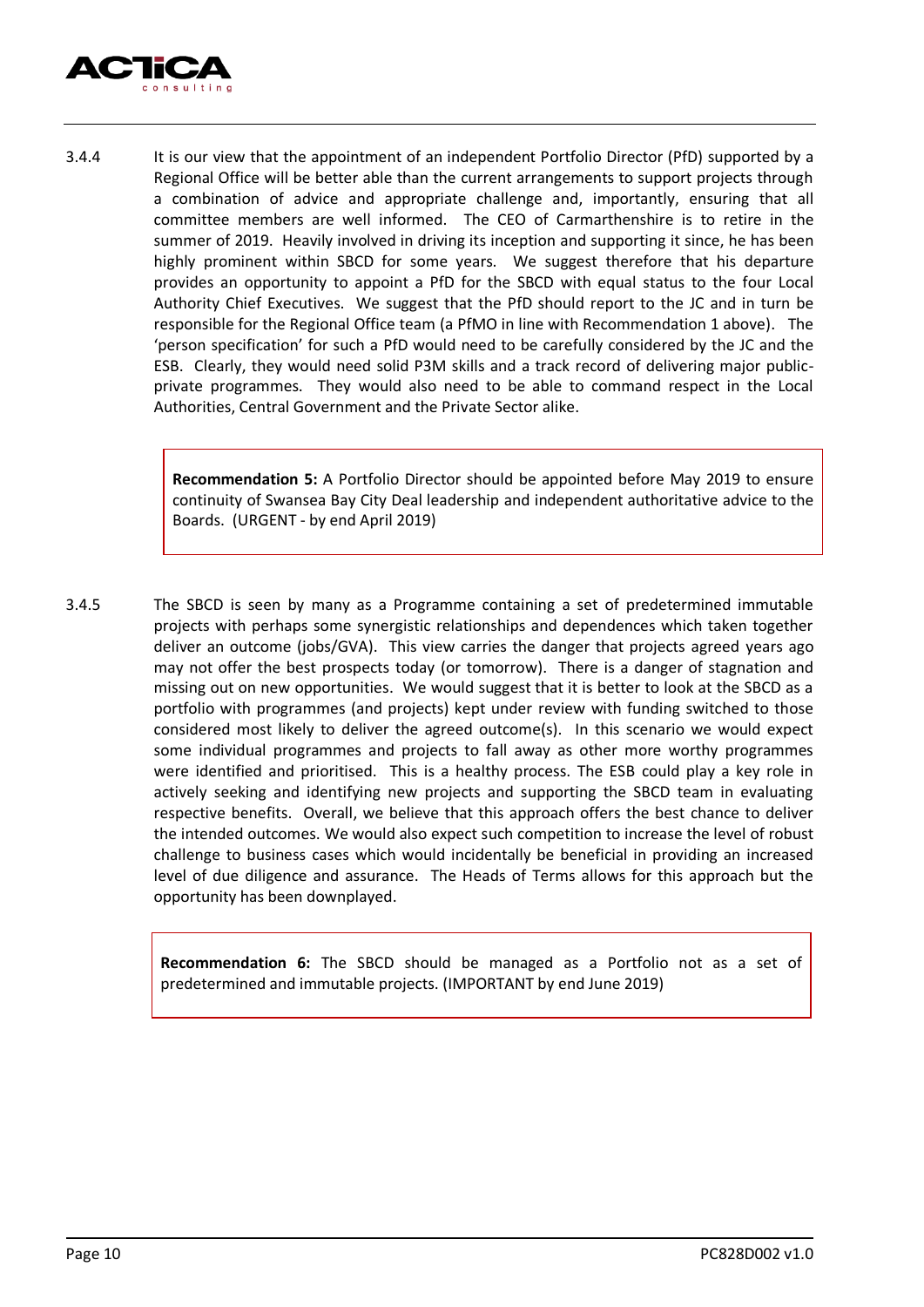

#### **3.5 Swansea Bay City Deal Business Cases**

- 3.5.1 There are two business cases Yr Egin (Creative Digital Cluster) and Swansea Waterfront where we detect the parties are close to an agreement. Having undertaken a deep-dive into their status, they are in our view broadly fit for purpose, have been approved by the Region and formally submitted to the Governments (although we understand that for reasons of (in)completeness they have been withdrawn and will be resubmitted).
- 3.5.2 Our understanding of the current status of these two business cases is provided in the table below:

| <b>ITEM</b>                   | <b>YR EGIN FBC</b>                   | <b>SWANSEA WATERFRONT</b><br><b>FBC</b> |
|-------------------------------|--------------------------------------|-----------------------------------------|
| <b>VERSION NUMBER</b>         | V9.6                                 | V18                                     |
| <b>DATE</b>                   | 3 Aug 2018                           | 28 Nov 18                               |
|                               | <b>ESB Review 8 Nov 18</b>           | <b>ESB Review 8 Nov 18</b>              |
| <b>APPROVALS</b>              | PgBd Review 22 Nov 18                | PgBd Review 22 Nov 18                   |
|                               | JC Review 22 Nov 18                  | JC Review 22 Nov 18                     |
| <b>STRATEGIC CASE</b>         | Complete                             | Complete                                |
| <b>ECONOMIC CASE</b>          | Complete                             | Complete                                |
| <b>COMMERCIAL CASE</b>        | Complete                             | Complete                                |
| <b>FINANCIAL CASE</b>         | Complete                             | Complete                                |
| <b>MANAGEMENT CASE</b>        | Complete                             | Complete                                |
| <b>OPTIMISM BIAS</b>          | 10% but a very round figure          | 10% but a very round figure             |
| <b>RISK MANAGEMENT</b>        | 5x5 estimation but more              | 5x5 estimation but more                 |
|                               | qualitative than quantitative        | qualitative than quantitative           |
|                               | Cross-references blank               | No obvious blanks, but does             |
| <b>GENERAL COMPLETENESS</b>   | Missing template elements            | not address all best practice           |
|                               | No IAAP                              | aspects e.g. IAAP                       |
| <b>KEY MISSING APPENDICES</b> | Benefits Register - seen in<br>Draft | Benefits Register - not seen            |

3.5.3 For these two business cases, which we consider are close to agreement, senior UK Government and Welsh Government and LA officials with the authority to 'do a deal' should meet in one location and together with appropriate experts address any substantive issues aiming to reach a swift conclusion. This meeting should be independently chaired and minuted by the Regional Organisation to both record agreements and take note of agreed actions, those individuals tasked and the required date recorded. The Accounting Officers' responsibilities for financial regularity and commercial propriety need to be satisfied. However, we suggest that this could be achieved with careful and appropriate use of a caveated Approval (e.g. a phased funding release to award SBCD FY 2018/19's and possibly some of FY 2019/20's funding) on the proviso that SBCD work with the two Governments to instigate a good practice approach to, for example, benefits management, within a specified timeframe and to apply this learning to later Tranches of work. We would suggest that the absence of important but essentially technical components of Five Case Business Cases can be worked through jointly: particularly where the expertise and experience currently lie with Governments (such as the approach to monitoring benefits including sustainable job creation).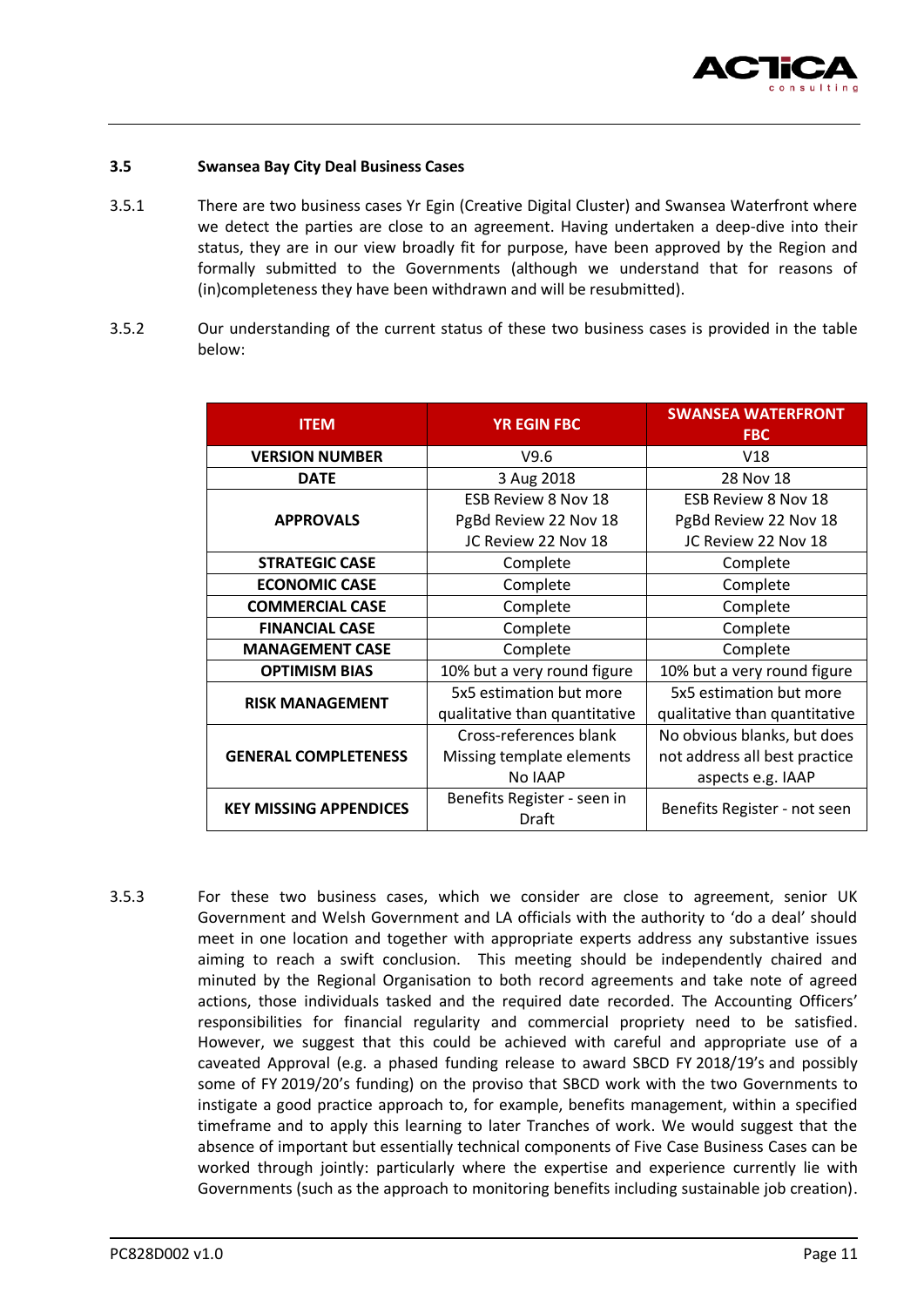

The release of funding in future might also be tied to delivering the recommendations of this report.

3.5.4 In summary a collaborative approach should be applied in future to ensure that the intention of the Heads of Terms is upheld. If it is not possible to deliver some elements of otherwise viable business cases before the end of this financial year, immediate consideration should be given to a conditional release of funds. This would be concomitant on all parties working collaboratively to reach an agreed position on benefits modelling and monitoring.

> **Recommendation 7:** For Yr Egin and Swansea Waterfront, the two business cases which we consider are close to final approval, senior UK Government and Welsh Government and Local Authority officials should aim to reach a swift conclusion to ensure that funding can flow as needed. (IMMEDIATE)

3.5.5 Annex A specifically looks at the Review Teams assessment of the deliverability of the planned Swansea Bay City Deal Outcomes and the status of the 11 programmes and projects as a whole.

### **3.6 Swansea Bay Future Programme delivery capability**

- 3.6.1 The majority of the stakeholders interviewed were enthusiastic about the SBCD and the opportunities it offers for the people in the area. Governments remain solidly behind it. Notwithstanding our concerns, regarding the lack of PPM expertise and experience of the Regional Office mentioned above, the Review Team was struck by the high calibre of those people responsible for its successful delivery and in particular by those who are involved in its development and support without remuneration. Equally, the Local Authorities and other public bodies in the SBCD area have demonstrated that they have the capability to deliver substantial projects: whether this be Local Authorities under the Government-led  $21<sup>st</sup>$  Century Schools or Vibrant and Viable Places programmes; or locally driven schemes involving multiple sources of funding and interests. Local Authorities are well-experienced in delivery of infrastructure projects. Health and Education institutions likewise have delivered major infrastructure schemes over many years. Where they have less experience is in the programmatic aspects of long-term benefits management within the transformation programmes that such infrastructure projects enable. This may be why benefits management appears to be presenting a problem for them.
- 3.6.2 The Review Team considers that SBCD can, provided our recommendations are followed, deliver on the broad promises set out in the Heads of Terms in March 2017. It is not possible to say whether these activities will deliver the full economic benefit aspired to and underpinned by the original economic model. The SBCD offers an opportunity to maintain partnership working in the region and expand upon it. There is an opportunity to stimulate the local economy and create sustainable jobs. The eight partners have a good track record of regeneration and building infrastructure and have the necessary capabilities to deliver it. The Government funding is not large but it is significant. It is required to build confidence and to leverage private funding and collaboration. There are large benefits on offer for the people in the region although the specific value is yet to be confirmed.
- 3.6.3 In order to deliver the intended benefits, the SBCD needs to keep its cohesion, which does face a number of risks. For example: a combination of concerns over funding and of the much-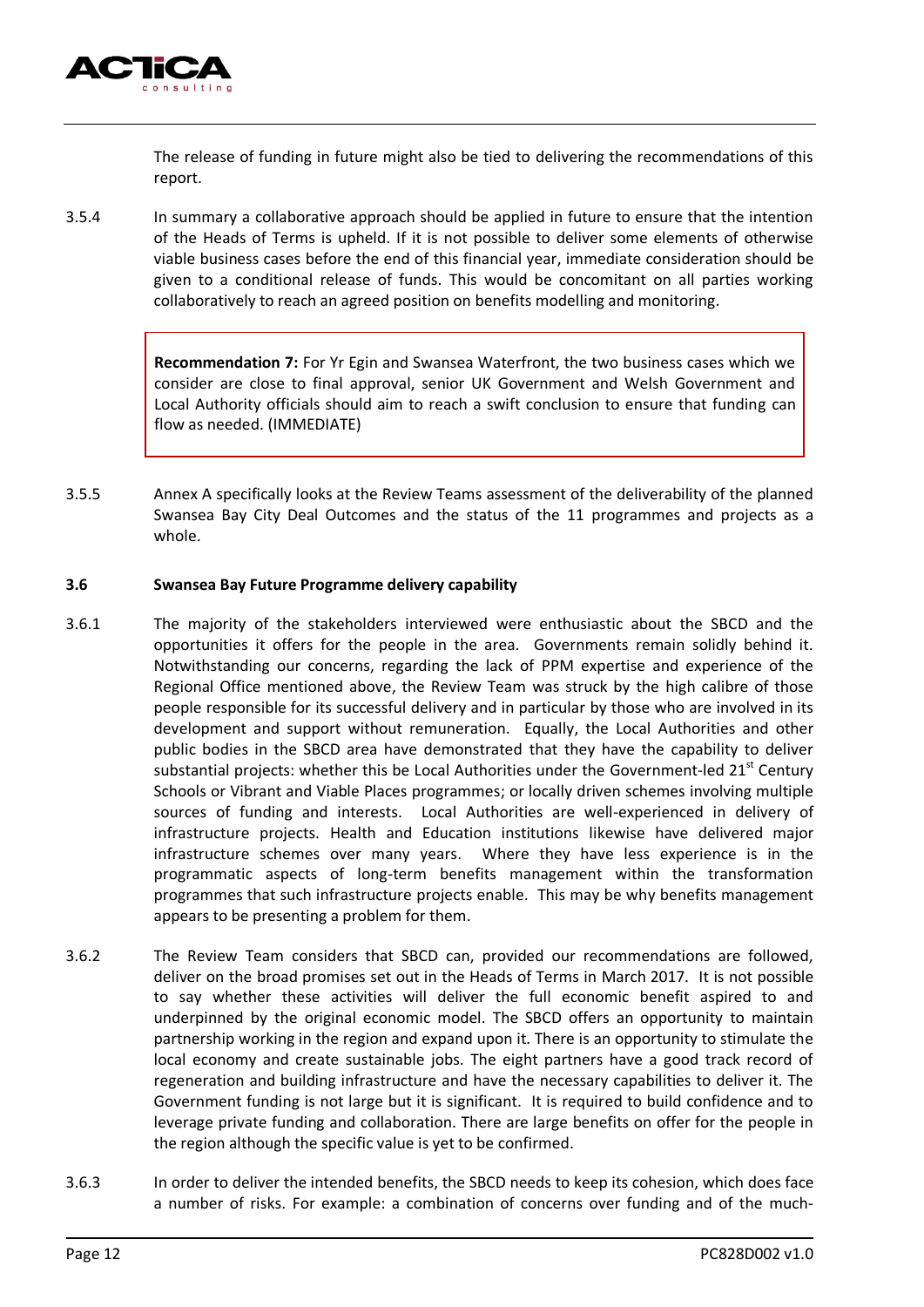

publicised concerns on the Wellness Village could cause a loss of confidence within the Region; or the loss of a key Local Authority partner could prove severely damaging to confidence of non-public partners. In this context, real progress must be demonstrated and we suggest that the time for exchange of emails and revised business cases has passed. The approval of at least some projects this year is critical both financially and to build confidence. The financial risk to the two Governments is minimal because of the way the SBCD is structured and a failure to meet specified conditions can result in the withdrawal of funds. Some Local Authorities are already financially exposed, having borrowed funds to commence projects at risk, while others could lose critical funding streams if the Government funding fails to materialise in a timely manner. The aim should therefore be to release funds in this financial year.

#### **3.7 Way Forward**

- 3.7.1 We have outlined above our key recommendations but here we summarise them in chronological order. The most important is that the Regional Office be reconfigured as a P3MO with a strong and independent leadership.
- 3.7.2 To demonstrate Government commitment in the short-term funding must be seen to flow. A way of achieving that while managing the issues and risks through collaboration must be found.
- 3.7.3 In the medium term the parties to the agreement need to continue this collaboration. Greater delivery professionalism is needed at the Regional level to ensure that all parties speak the same language. To a large extent these two things go together. The Welsh Government have made an important start in reassigning the responsibility for City Deals in Wales to a delivery focused department. The Region must step up likewise and ensure that the Regional Office has the authority, the experience and the expertise to broker a strong professional relationship with that department and the UKG's MHCLG.
- 3.7.4 Concerns over governance and assurance must be addressed. We have made a number of proposals and these will need to be considered with the outcome of the various ongoing audits. All parties need to cooperate proactively to ensure that a process is developed and behaviours are such that all can have confidence in the Region's ability to manage the substantial funds available to City Deal. We believe that a reconstituted PfMO with strong professional and independent leadership is key to this because it will provide an authoritative tier of assurance and support to the individual programmes and to the decision-making boards. An IAAP will give structure to the assurance approach. As confidence is built this will satisfy much of the two Governments' need for assurance and they can draw back from the detail.
- 3.7.5 In the longer term the SBCD should seek to run the programmes within a portfolio and identify other programmes for it using the ESB as a fulcrum to lever positive benefits for the region.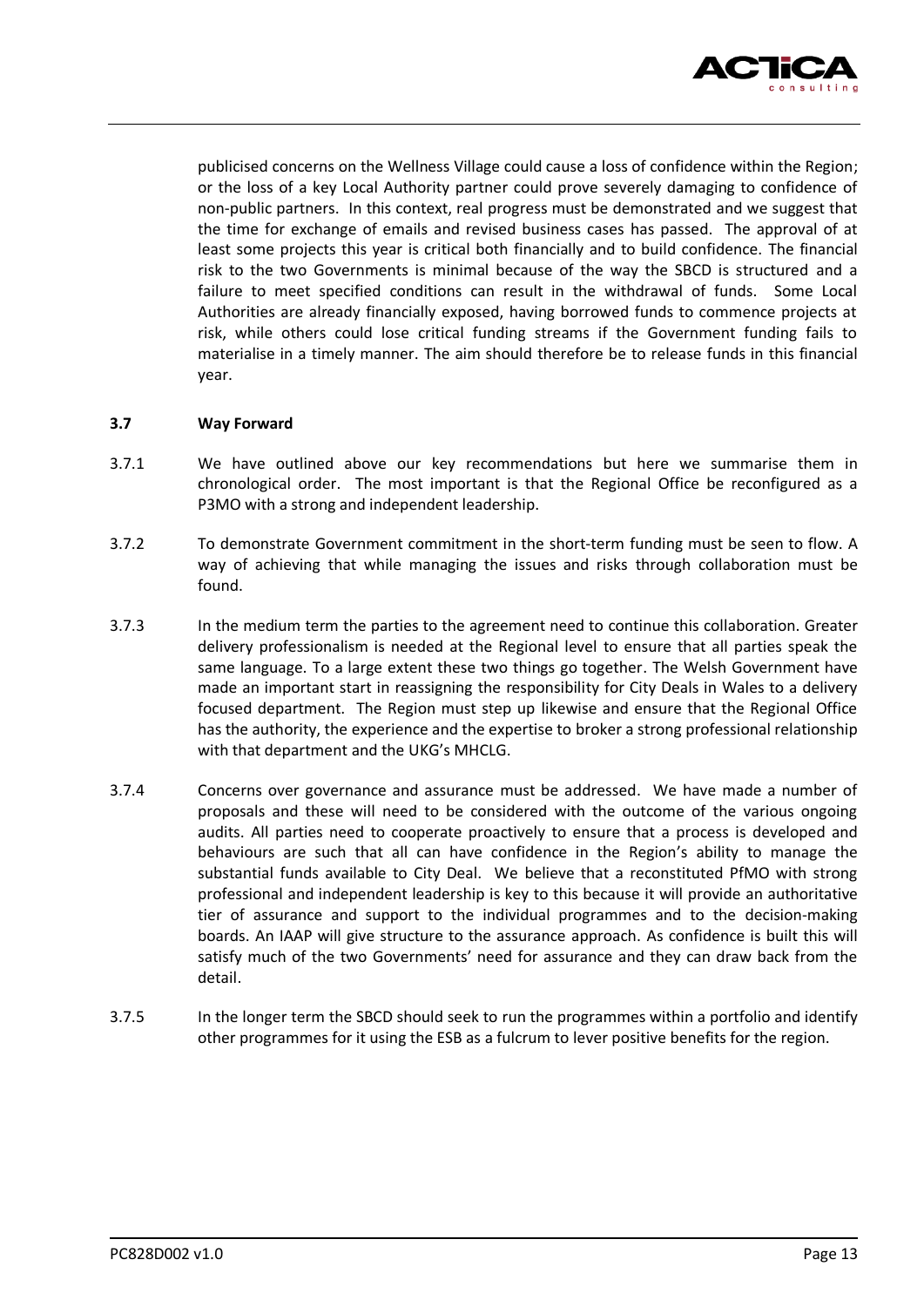

# **A Confidence in the Deliverability of Planned SBCD Outcomes**

- A.1.1 This Annex specifically looks at the Review Team's assessment of the deliverability of the planned Swansea Bay City Deal Outcomes as a whole.
- A.1.2 This assessment found that there is no clear Portfolio/Programme Mandate for the SBCD that identifies required outcomes, dependencies, timelines, constraints, risks etc. The nearest available document to a Mandate is the Heads of Terms (signed by senior political leaders) that lists the SBCD's 11 constituent projects and suggests that the anticipated SBCD investment (Central Government, Local Government, and Private Investment) would support the creation of over 9,000 additional jobs (i.e. 3% over the current 302,000) and contribute to increasing GVA by £1.8 billion. The Heads of Terms further commits the Welsh/UK Governments to up to £241M of direct funding over 15 years but is silent regarding spend profile.
- A.1.3 Since the Heads of Terms new-job/GVA outcomes were based upon the SOBCs/OBCs available at the time, and in many cases nothing has changed regarding individual projects since then, it is difficult for the Review Team to gainsay it based on the available information.
- A.1.4 All parties were taking a significant strategic risk when the SBCD was launched without any Portfolio/Programme/Project Management (P3M) work having been done to establish the toplevel (top-down) plan, risks, issues, opportunities, benefits, resources etc. Best practice, followed by a number of UK Government Departments and supported by the Infrastructure and Projects Authority (IPA), would be to carry out a formal strategic assessment bringing together those responsible for policy and those responsible for delivery. This is especially critical when amongst the 11 projects there are 3 cross-cutting regional, notionally enabling projects: Digital Infrastructure, Skills & Talent and Homes as Power Stations.
- A.1.5 The Review Team has not seen the detailed economic models for each of the 11 Swansea Bay City Deal Region projects so is not in any position to comment on the Heads of Terms assertion (based on the 11 SOBCs/OBCs) that "*The Swansea Bay City Region believes that this investment will support the creation of over 9,000 additional jobs and contribute to increasing GVA by £1.8 billion*".
- A.1.6 An alternative approach to assessing deliverability is to adopt a bottom-up approach and use the IPA guidance on assessing Delivery Confidence against each of the 11 projects: assessing delivery against the four dimensions of Time (vs Plan), Cost (vs Budget), Benefits Delivery (i.e. Performance) and programmatic Process. Such a detailed appreciation was not practical within the strict time-bounds of the review as each of the 11 projects approaching FBC approval would be subject to a separate 3-day Gateway™ 3 Review by a team of 3 people.
- A.1.7 The Review Team noted that all SOBCs/OBCs were very light on detailed planning, risk/issue management and benefits management; however, that would not be surprising at this early stage. The FBCs seen during the week of the Review (Yr Egin and Swansea Waterfront) had improved in this regard though were still immature regarding benefits management. The Review Team has seen a Draft Benefits Register for Yr Egin which is a promising start, albeit clearly a work in progress. The Review Team has not seen a Benefits Register for Swansea Waterfront. The optimism bias  $\omega$  10% looks more like a contingency figure than an HMT Green Book assessment. However, these projects (and certain other single Authority projects) were proceeding, despite the lack of promised Welsh/UK Governments funding, at Project